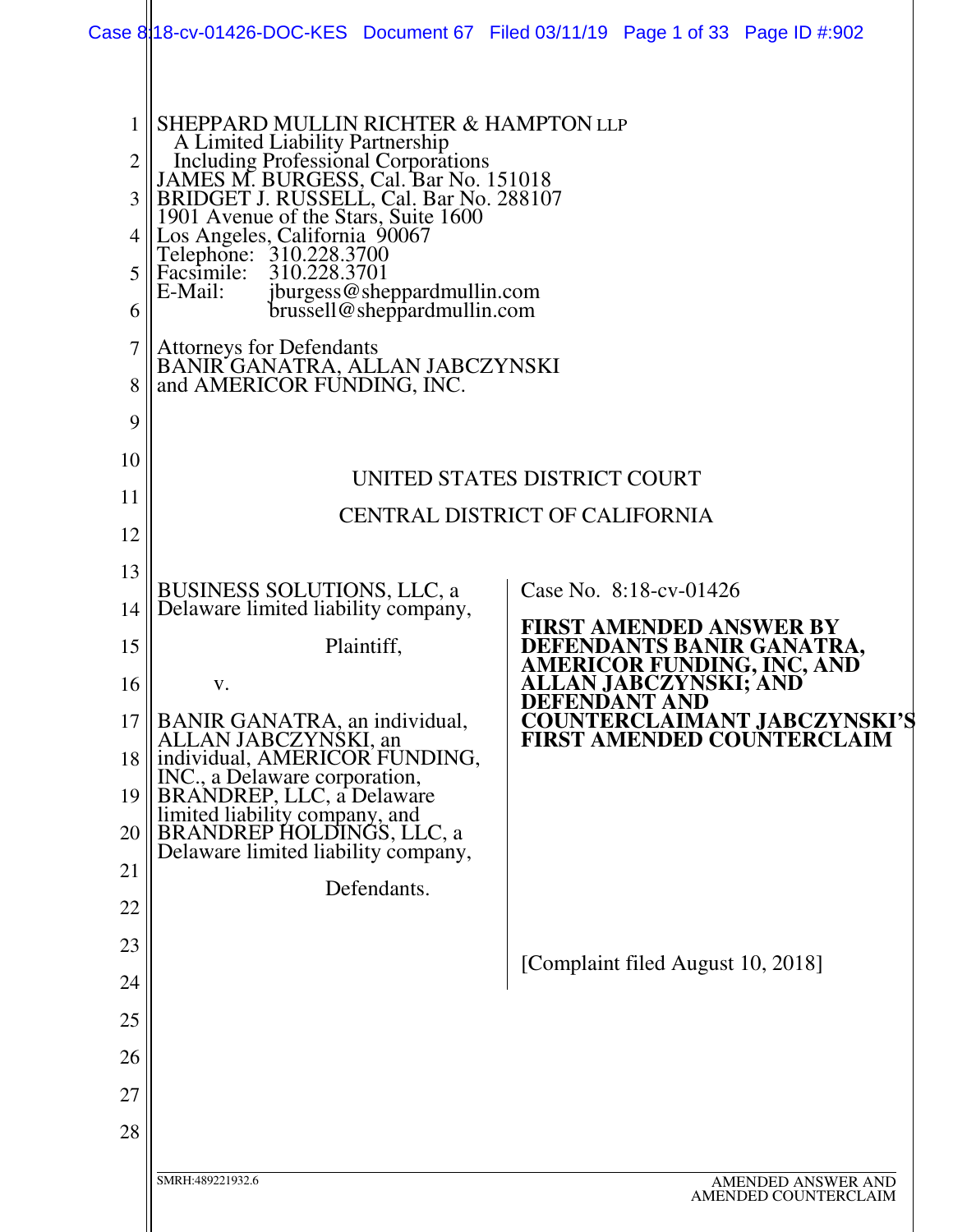#### **AMENDED ANSWER**

| 1              | <b>AMENDED ANSWER</b>                                                                 |
|----------------|---------------------------------------------------------------------------------------|
| $\overline{2}$ |                                                                                       |
| 3              | Defendants Banir Ganatra ("Ganatra"), Allan Jabczynski                                |
| $\overline{4}$ | ("Jabczynski") and Americor Funding, Inc. ("Americor") (collectively, the             |
| 5              | "Americor Defendants") hereby amend their answer to the Complaint filed by            |
| 6              | Plaintiff Business Solutions ("Plaintiff" or "Business Solutions") by admitting,      |
| 7              | denying and alleging as follows:                                                      |
| 8              |                                                                                       |
| 9              | <b>COMPLAINT</b>                                                                      |
| 10             | Unnumbered paragraph 1 of the Complaint consists of Plaintiff's<br>1.                 |
| 11             | characterization as to the nature of the action, to which no response is required. To |
| 12             | the extent a response may be deemed to be required, the Americor Defendants admit     |
| 13             | only that Plaintiff filed this action. Except to the extent the allegations in        |
| 14             | unnumbered paragraph 1 of the Complaint are specifically admitted, the Americor       |
| 15             | Defendants deny each and every remaining allegation contained therein.                |
| 16             |                                                                                       |
| 17             | In response to unnumbered paragraph 2 of the Complaint, the<br>2.                     |
| 18             | Americor Defendants admit that BrandRep, LLC and BrandRep Holdings, LLC (the          |
| 19             | "BrandRep Defendants") filed a lawsuit against Deirdre Mammano ("Mammano"),           |
| 20             | Plaintiff and Mr. Chad Ruskey, among others, in the Chancery Court of the State of    |
| 21             | Delaware. Except to the extent the allegations in unnumbered paragraph 2 of the       |
| 22             | Complaint are specifically admitted, the Americor Defendants deny each and every      |
| 23             | remaining allegation contained therein.                                               |
| 24             |                                                                                       |
| 25             | 3.<br>In response to unnumbered paragraph 3, the Americor                             |
| 26             | Defendants admit that Jabczynski applied for and was offered a job at Americor        |
| 27             | while he was employed by Plaintiff. Except to the extent the allegations in           |
| 28             |                                                                                       |
|                |                                                                                       |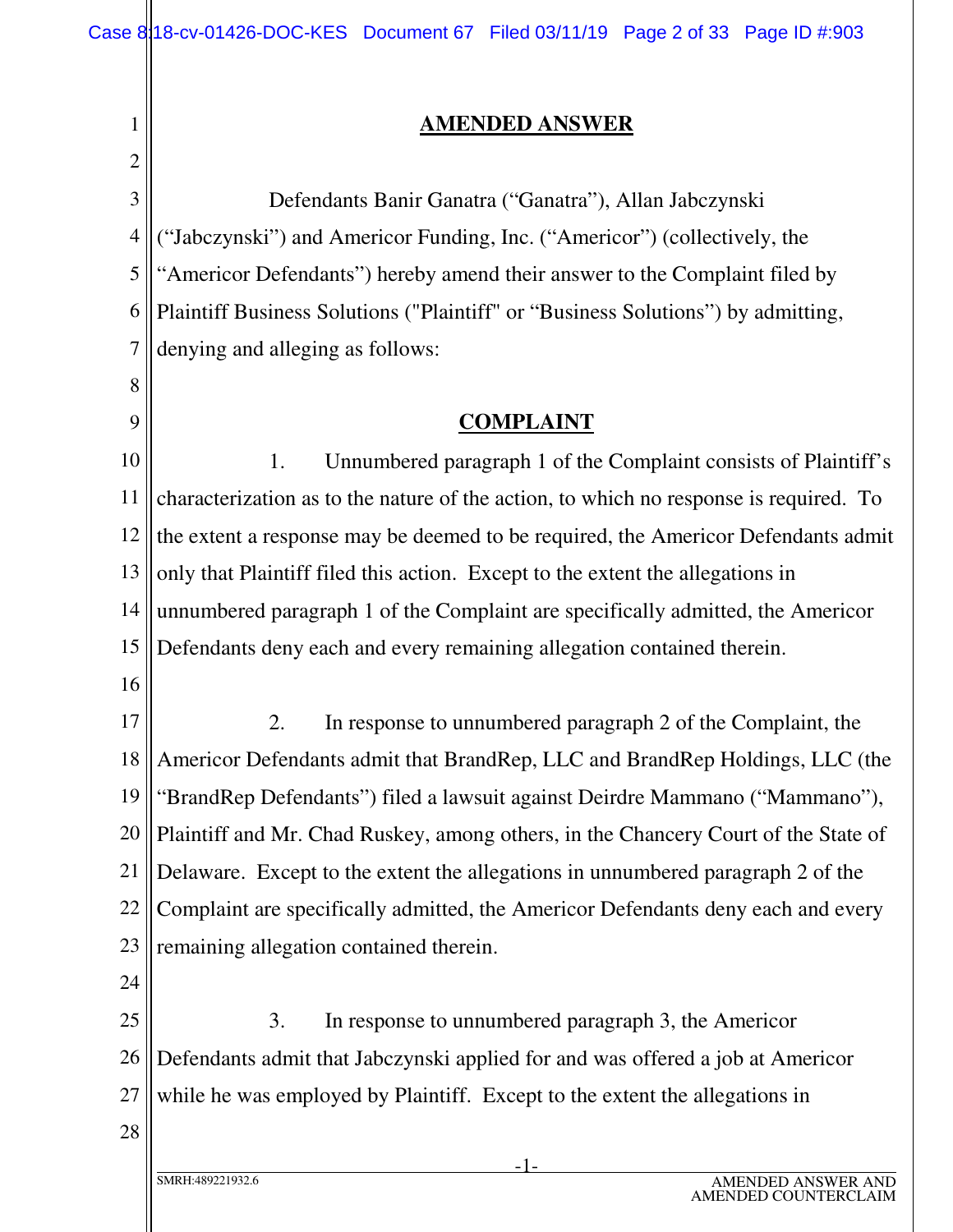1 2 unnumbered paragraph 3 of the Complaint are specifically admitted, the Americor Defendants deny each and every remaining allegation contained therein.

4 5 6 7 8 9 10 11 12 13 14 15 16 17 18 4. Unnumbered paragraph 4 of the Complaint consists of Plaintiff's characterization as to the nature of the action, to which no response is required. To the extent a response may be deemed to be required, the Americor Defendants admit that Plaintiff filed this action, and seeks the relief it seeks. Except to the extent the allegations in unnumbered paragraph 4 of the Complaint are specifically admitted, the Americor Defendants deny each and every remaining allegation contained therein. 5. In response to paragraph 1, the Americor Defendants are without sufficient knowledge or information to form a belief as to the truth of such allegations, and on that basis deny each and every allegation contained therein. 6. In response to paragraph 2, the Americor Defendants deny all of the allegations contained therein.

19 20 7. In response to paragraph 3, the Americor Defendants admit all of the allegations contained therein.

21

3

22 23 8. In response to paragraph 4, the Americor Defendants deny all allegations contained therein.

24

25 26 27 28 9. In response to paragraph 5, the Americor Defendants admit that BrandRep Holdings, LLC is a Delaware limited liability company. Except to the extent the allegations in paragraph 5 of the Complaint are specifically admitted, the Americor Defendants deny each and every remaining allegation contained therein.

-2-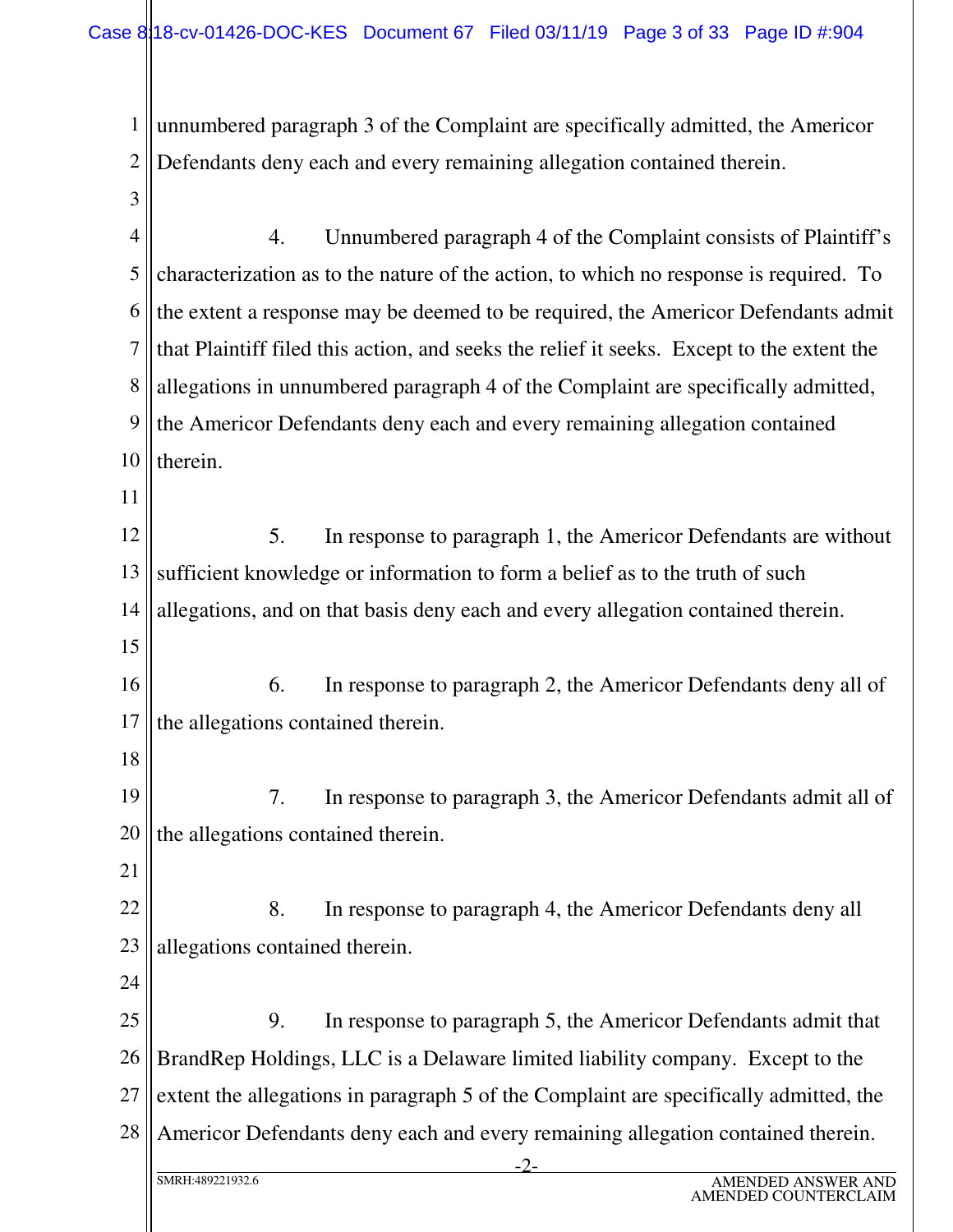1 2 10. In response to paragraph 6, the Americor Defendants admit all of the allegations contained therein.

4 5 6 7 11. In response to paragraph 7, the Americor Defendants respond that Plaintiff's allegations are legal conclusions for which no response is required. To the extent a response is required, the Americor Defendants deny each and every allegation contained in paragraph 7.

8

3

9 10 11 12 13 12. In response to paragraph 8, the Americor Defendants respond that Plaintiff's allegations are legal conclusions for which no response is required. To the extent a response is required, the Americor Defendants admit only that venue is proper in this Court. Except to the extent specifically admitted, the Americor Defendants deny the remaining allegations of paragraph 8.

14

15 16 17 18 19 20 21 22 13. In response to paragraph 9, the Americor Defendants respond that Plaintiff's allegations are legal conclusions for which no response is required. To the extent a response is required, the Americor Defendants admit that this Court has personal jurisdiction over Defendants, that Ganatra and Jabczynski reside within this Judicial District and that Americor and the BrandRep Defendants have a principal place of business within this Judicial District. Except to the extent specifically admitted, the Americor Defendants deny the remaining allegations of paragraph 9.

23

24 25 26 14. In response to paragraph 10, the Americor Defendants are without sufficient knowledge or information to form a belief as to the truth of such allegations, and on that basis deny each and every allegation contained therein.

- 27
- 28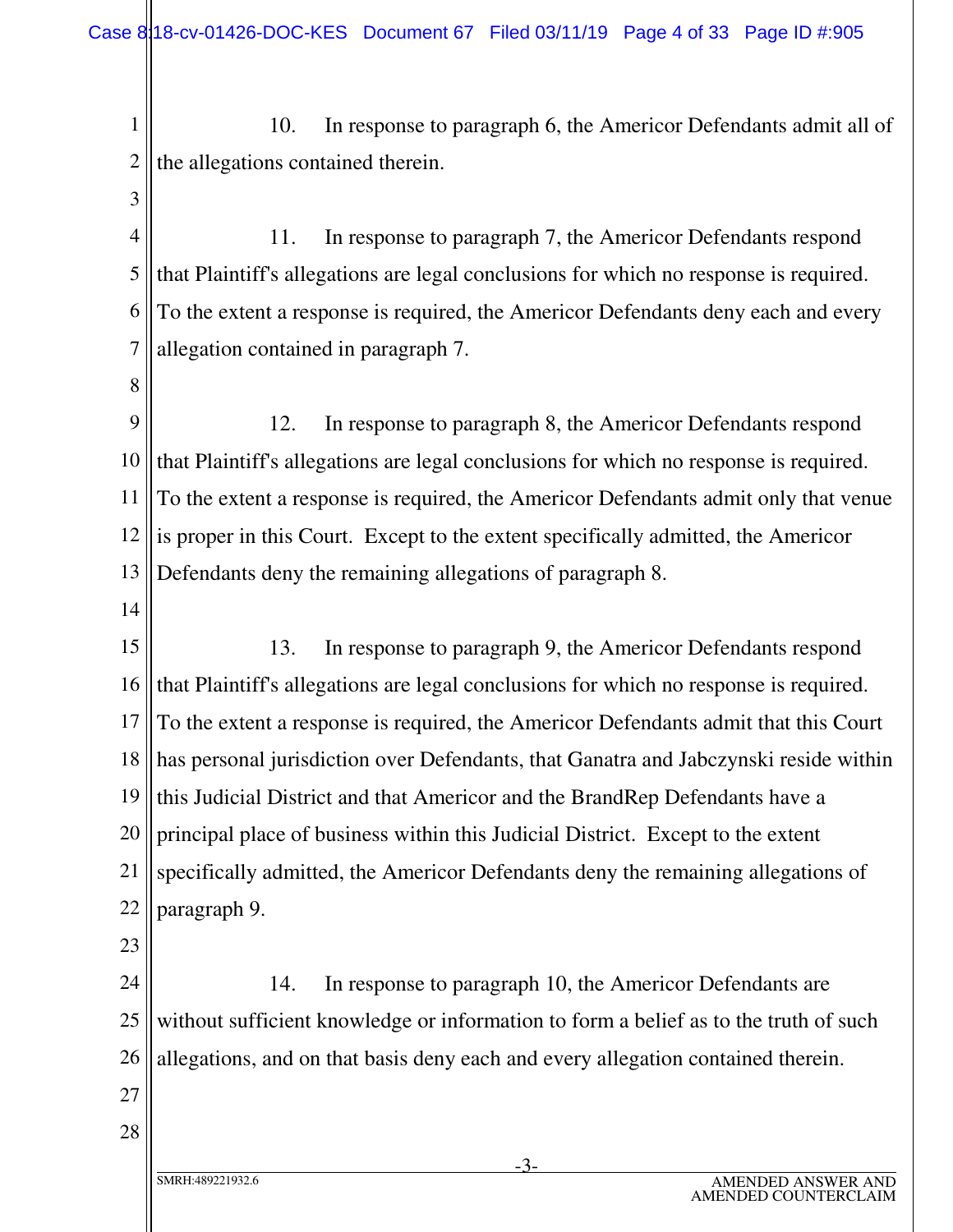1 2 3 4 5 6 7 8 9 10 11 12 13 14 15 16 17 18 19 20 21 22 23 24 25 26 27 28 15. In response to paragraph 11, the Americor Defendants are without sufficient knowledge or information to form a belief as to the truth of such allegations, and on that basis deny each and every allegation contained therein. 16. In response to paragraph 12, the Americor Defendants are without sufficient knowledge or information to form a belief as to the truth of such allegations, and on that basis deny each and every allegation contained therein. 17. In response to paragraph 13, the Americor Defendants are without sufficient knowledge or information to form a belief as to the truth of such allegations, and on that basis deny each and every allegation contained therein. 18. In response to paragraph 14, the Americor Defendants are without sufficient knowledge or information to form a belief as to the truth of such allegations, and on that basis deny each and every allegation contained therein. 19. In response to paragraph 15, the Americor Defendants are without sufficient knowledge or information to form a belief as to the truth of such allegations, and on that basis deny each and every allegation contained therein. 20. In response to paragraph 16, Jabczynski admits that he signed an Acknowledgment that Plaintiff provided him with an Employee Handbook. Except to the extent the allegations in paragraph 16 of the Complaint are specifically admitted by Jabczynski, he denies each and every remaining allegation contained therein. Americor and Ganatra are without sufficient knowledge or information to form a belief as to the truth of the allegations in paragraph 16, and on that basis deny each and every allegation contained therein.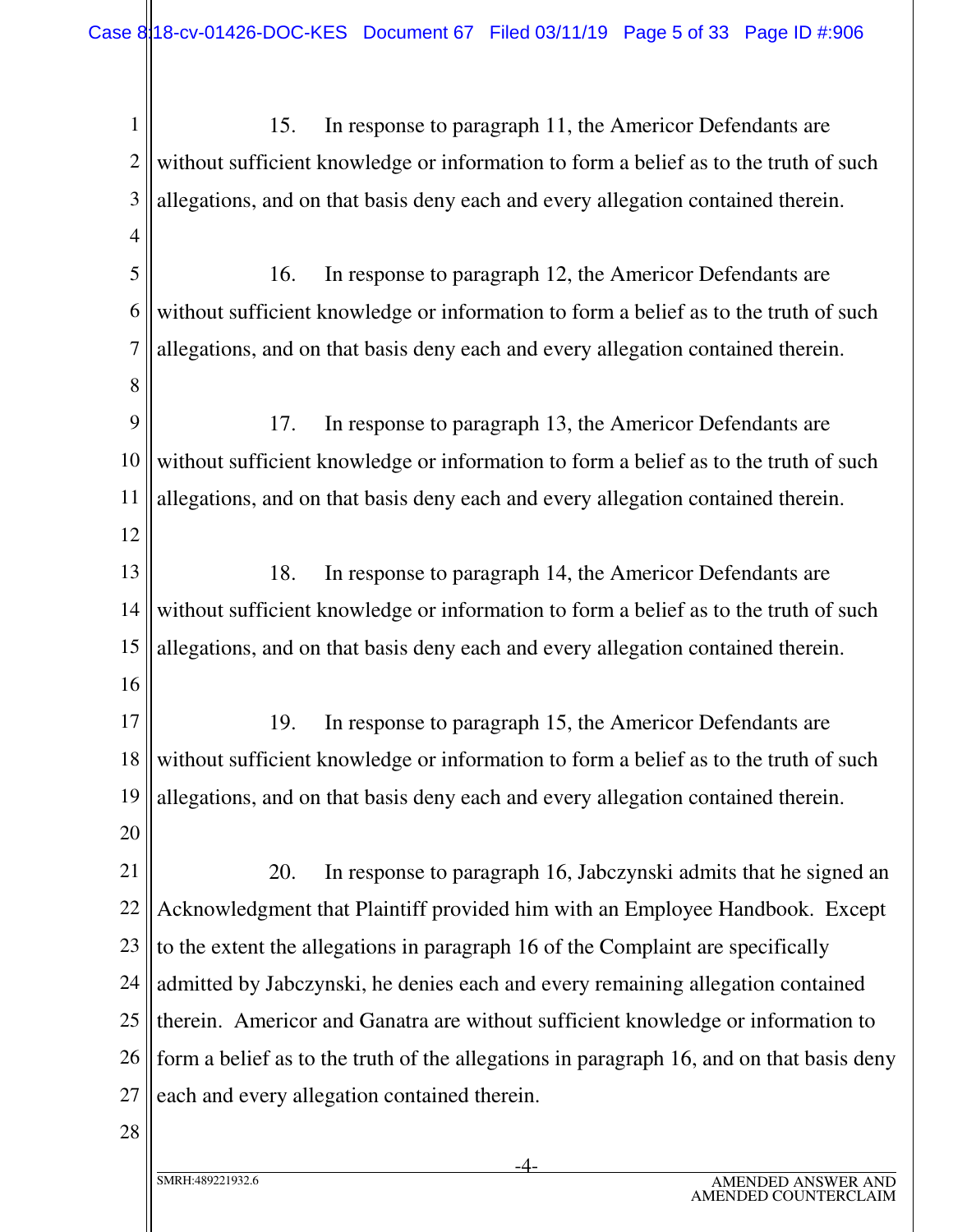1 2 3 4 5 6 7 8 9 10 11 12 13 14 15 16 17 18 19 20 21 22 23 24 25 26 21. In response to paragraph 17, the Americor Defendants are without sufficient knowledge or information to form a belief as to the truth of such allegations, and on that basis deny each and every allegation contained therein. 22. In response to paragraph 18, the Americor Defendants are without sufficient knowledge or information to form a belief as to the truth of such allegations, and on that basis deny each and every allegation contained therein. 23. In response to paragraph 19, the Americor Defendants are without sufficient knowledge or information to form a belief as to the truth of such allegations, and on that basis deny each and every allegation contained therein. 24. In response to paragraph 20, Jabczynski admits that he was employed by Plaintiff dba Ad.IQ, from in or around November 2017 until July 5, 2018, in an inside sales position, responsible for business development and online marketing strategy consulting. Jabczynski further admits that he signed his offer letter from Plaintiff upon accepting employment. Jabczynski is without sufficient knowledge or information to form a belief as to the truth of the remaining allegations in paragraph 20 and, therefore, except to the extent the allegations in paragraph 20 of the Complaint are specifically admitted by Jabczynski, he denies each and every remaining allegation contained therein. Americor and Ganatra are without sufficient knowledge or information to form a belief as to the truth of the allegations in paragraph 20, and on that basis deny each and every allegation contained therein. 25. In response to paragraph 21, Jabczynski admits that he had

27 28 access to a customer relationship management software program at Business Solutions. Except to the extent the allegations in paragraph 21 of the Complaint are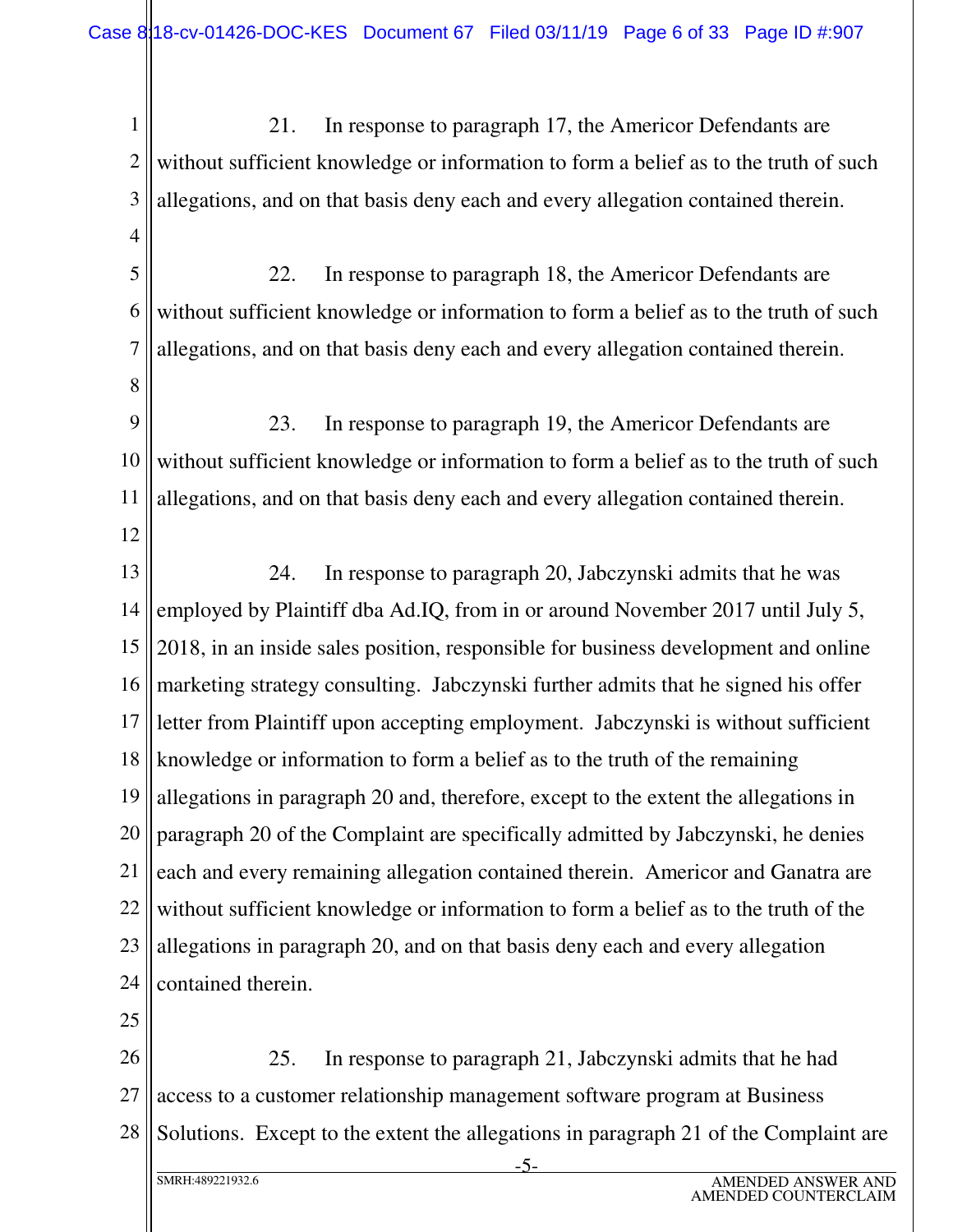1 2 3 4 specifically admitted by Jabczynski, he denies each and every remaining allegation contained therein. Americor and Ganatra are without sufficient knowledge or information to form a belief as to the truth of the allegations in paragraph 21, and on that basis deny each and every allegation contained therein.

- 6 7 8 9 26. In response to paragraph 22, the Americor Defendants admit that Jabczynski applied for employment with Americor. Except to the extent specifically admitted, the Americor Defendants deny the remaining allegations of paragraph 22.
- 10 11 12 13 14 15 16 17 18 27. In response to paragraph 23, Jabczynski admits that, while employed by Plaintiff, he accessed Business Solutions customer relationship management software program, and properly kept records of the commissions he had earned. Except to the extent the allegations in paragraph 23 of the Complaint are specifically admitted by Jabczynski, he denies each and every remaining allegation contained therein. Americor and Ganatra are without sufficient knowledge or information to form a belief as to the truth of the allegations in paragraph 23, and on that basis deny each and every allegation contained therein.
- 19 20 21 22 23 28. In response to paragraph 24, Jabczynski denies all of the allegations contained therein. Moreover, Ganatra and Americor are without sufficient knowledge or information to form a belief as to the truth of such allegations, and on that basis deny each and every allegation contained therein.
- 24 25 26 27 29. In response to paragraph 25, Jabczynski denies all of the allegations contained therein. Moreover, Ganatra and Americor are without sufficient knowledge or information to form a belief as to the truth of such allegations, and on that basis deny each and every allegation contained therein.
- 28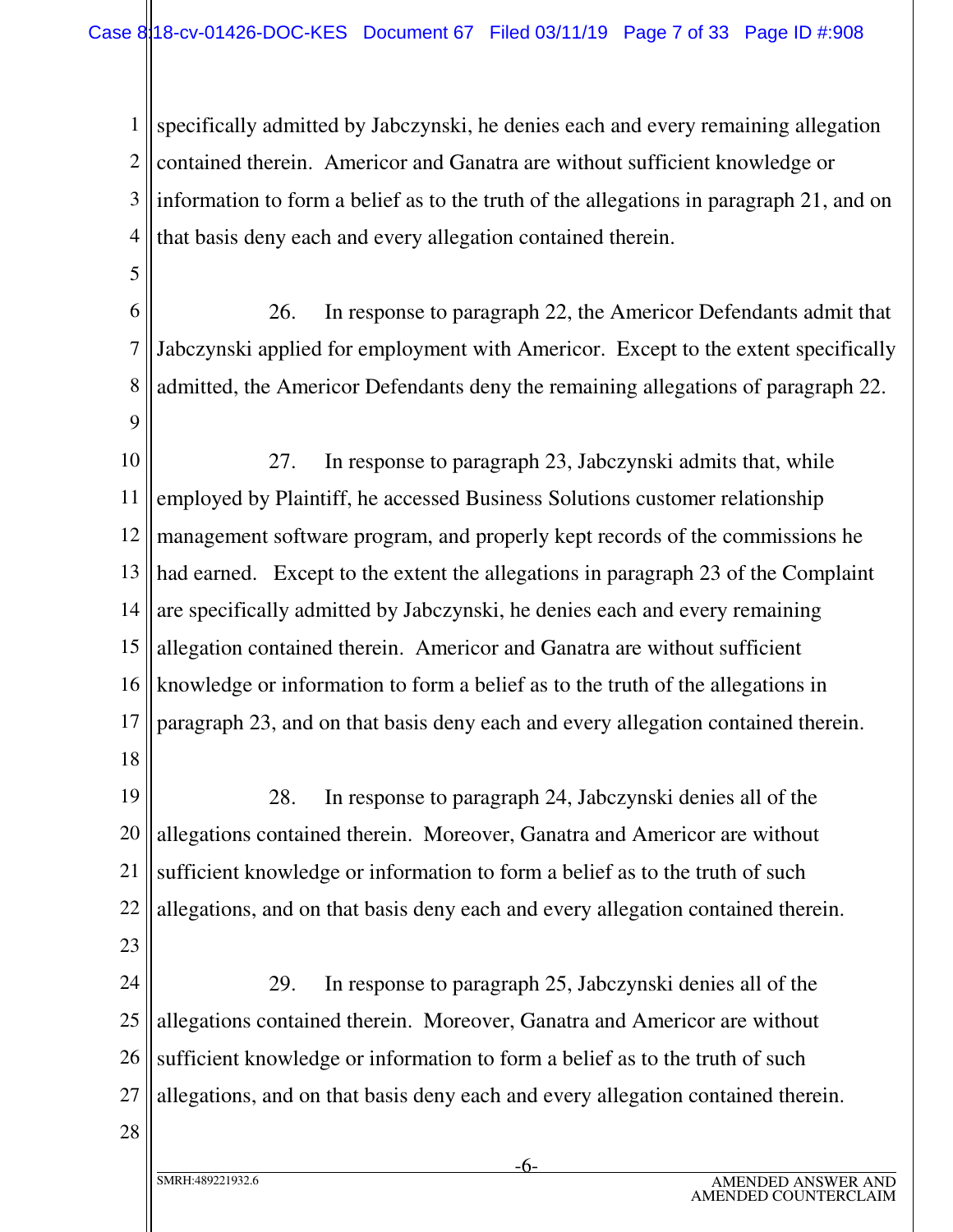-7- SMRH:489221932.6 AMENDED ANSWER AND 1 2 3 4 5 6 7 8 9 10 11 12 13 14 15 16 17 18 19 20 21 22 23 24 25 26 27 28 30. In response to paragraph 26, the Americor Defendants deny all of the allegations contained therein. 31. In response to paragraph 27, the Americor Defendants respond that Plaintiff's allegations are legal conclusions for which no response is required. To the extent a response is required, the Americor Defendants deny all of the allegations contained therein. **COUNT I Misappropriation of Trade Secrets pursuant to 18 U.S.C. § 1836(b) (All Defendants)** 32. In response to paragraph 28, the Americor Defendants repeat each and every of their respective allegations, admissions and denials contained in paragraphs 1 through 31, and incorporate same by reference as though fully set forth herein. 33. In response to paragraph 29, the Americor Defendants state that this paragraph consists solely of legal propositions and conclusions for which no response is required. To the extent a response is required, the Americor Defendants deny each and every allegation of paragraph 29. 34. In response to paragraph 30, the Americor Defendants deny each and every allegation contained therein. 35. In response to paragraph 31, the Americor Defendants deny each and every allegation contained therein.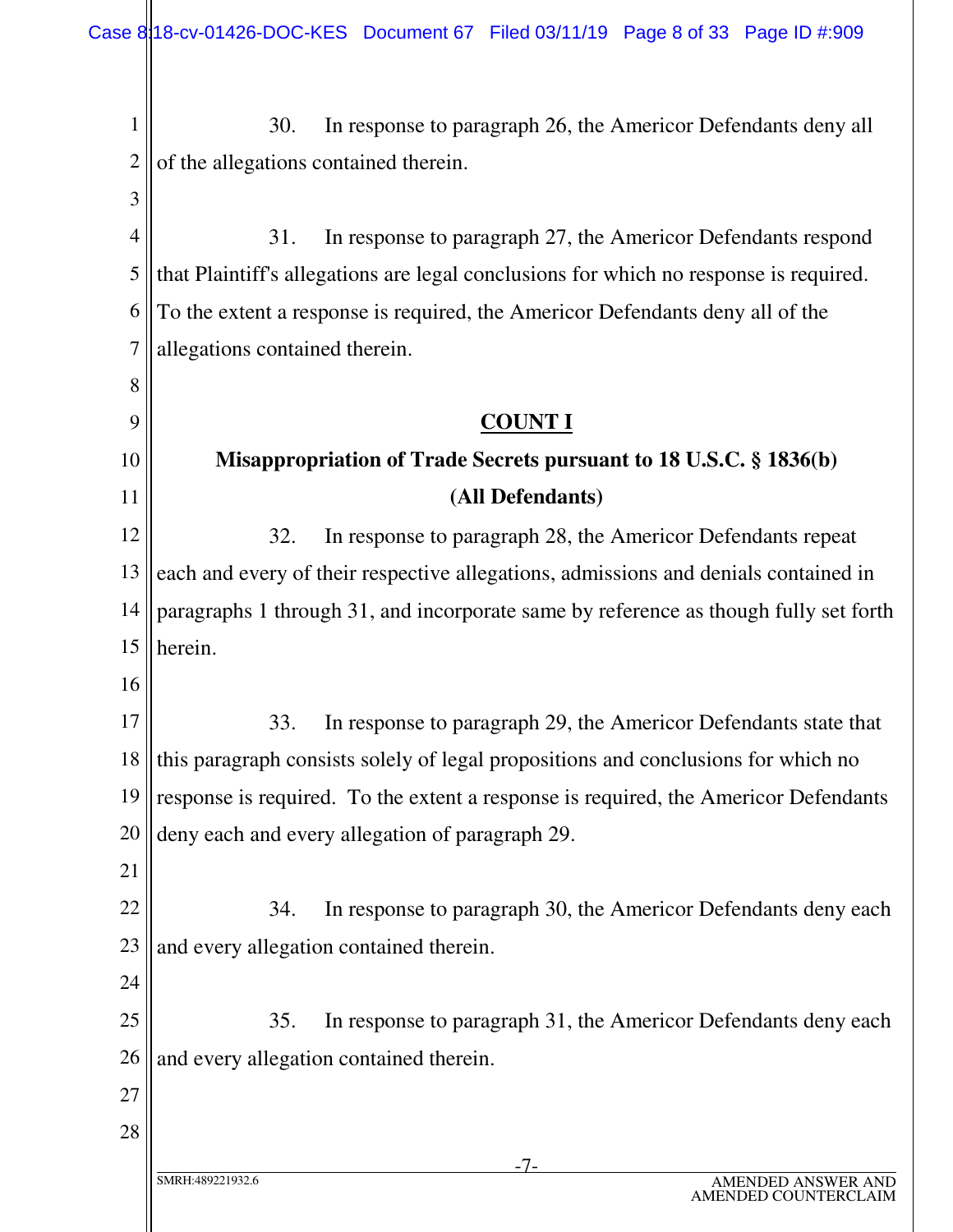-8- SMRH:489221932.6 AMENDED ANSWER AND AMENDED COUNTERCLAIM 1 2 3 4 5 6 7 8 9 10 11 12 13 14 15 16 17 18 19 20 21 22 23 24 25 26 27 28 36. In response to paragraph 32, the Americor Defendants state that this paragraph consists solely of legal propositions and conclusions for which no response is required. To the extent a response is required, the Americor Defendants deny each and every allegation of paragraph 32. 37. In response to paragraph 33, the Americor Defendants state that this paragraph consists solely of legal propositions and conclusions for which no response is required. To the extent a response is required, the Americor Defendants deny each and every allegation of paragraph 33. 38. Paragraphs 34-39 are contained solely within Count II of the Complaint, which was dismissed with prejudice and, therefore, no response is required. To the extent a response is required, the Americor Defendants deny each and every allegation of paragraphs 34-39. **COUNT III Misappropriation of Trade Secret pursuant to California Civil Code § 3426 (All Defendants)** 39. In response to paragraph 40, the Americor Defendants repeat each and every of their respective allegations, admissions and denials contained in paragraphs 1 through 37, and incorporate same by reference as though fully set forth herein. 40. In response to paragraph 41, the Americor Defendants deny each and every allegation contained therein. 41. In response to paragraph 42, the Americor Defendants state that this paragraph consists solely of legal propositions and conclusions for which no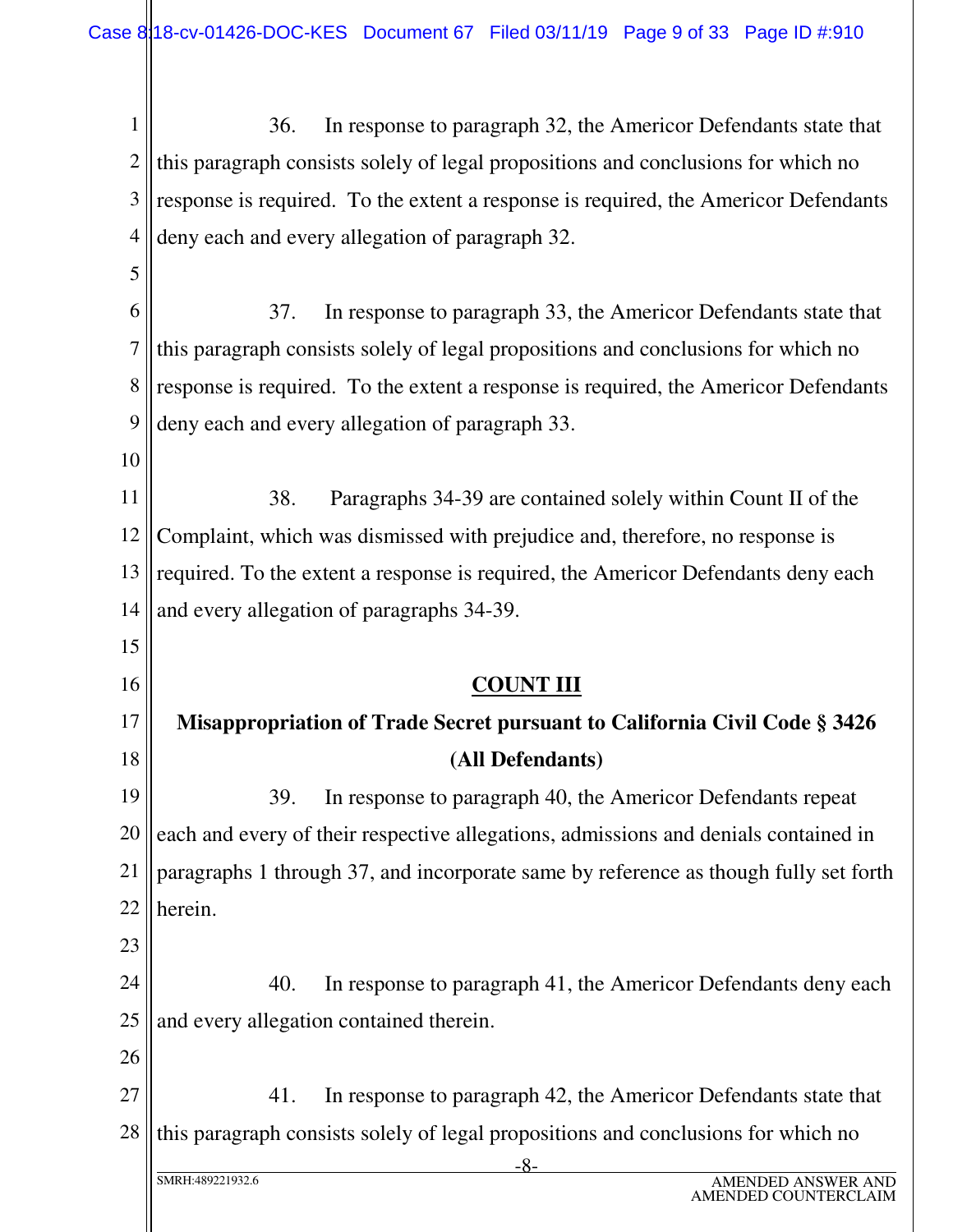1 2 3 4 5 6 7 8 9 10 11 12 13 14 15 16 17 18 19 20 21 22 23 24 25 response is required. To the extent a response is required, the Americor Defendants deny each and every allegation of paragraph 42. 42. In response to paragraph 43, the Americor Defendants deny each and every allegation contained therein. 43. In response to paragraph 44, the Americor Defendants deny each and every allegation contained therein. 44. In response to paragraph 45, the Americor Defendants state that this paragraph consists solely of legal propositions and conclusions for which no response is required. To the extent a response is required, the Americor Defendants deny each and every allegation of paragraph 45. 45. In response to paragraph 46, the Americor Defendants state that this paragraph consists solely of legal propositions and conclusions for which no response is required. To the extent a response is required, the Americor Defendants deny each and every allegation of paragraph 46. 46. Paragraphs 47-54 are contained solely within Count IV of the Complaint, which was dismissed with prejudice and, therefore, no response is required. To the extent a response is required, the Americor Defendants deny each and every allegation of paragraphs 47-54.

26

27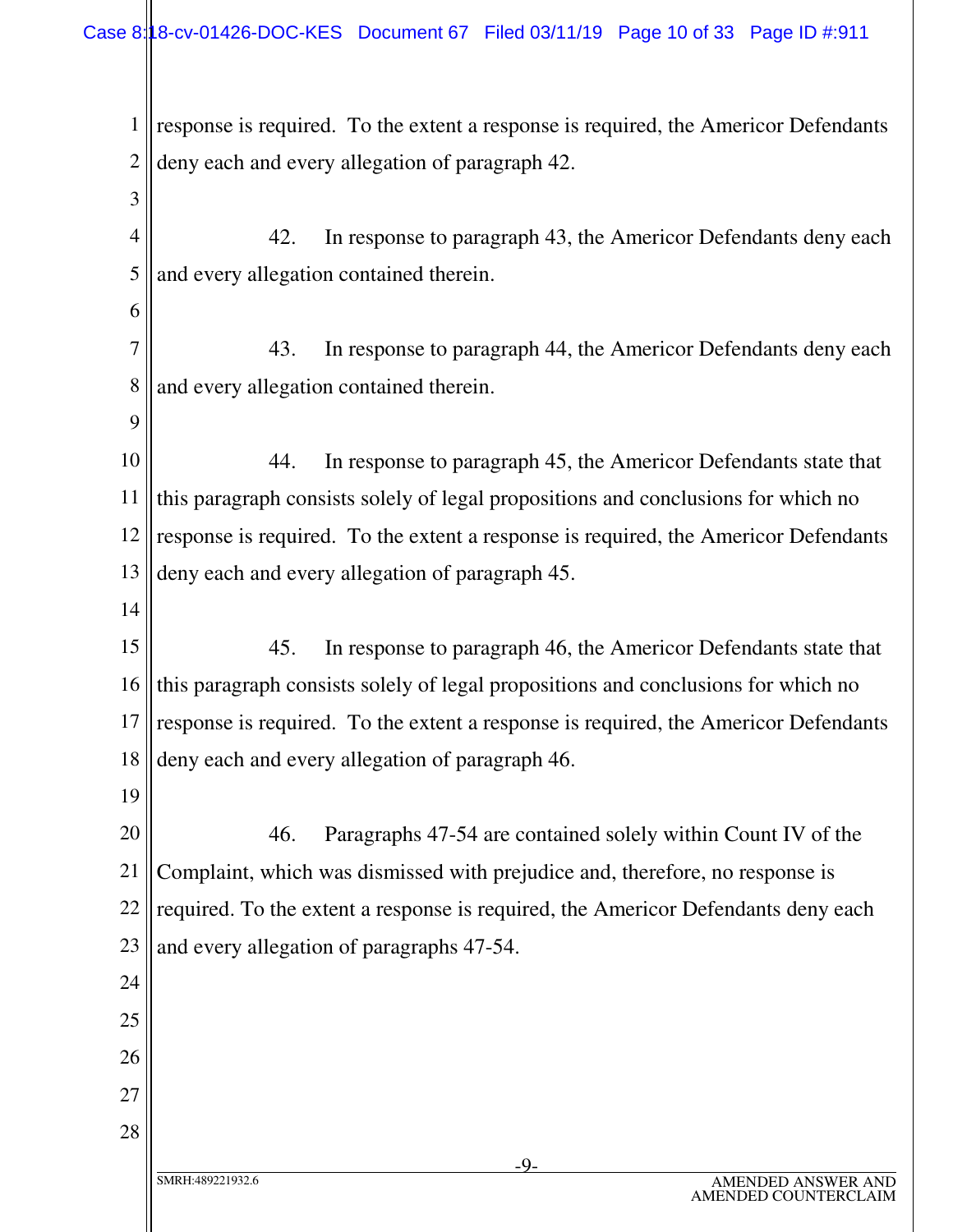-10- SMRH:489221932.6 AMENDED ANSWER AND AMENDED COUNTERCLAIM 1 2 3 4 5 6 7 8 9 10 11 12 13 14 15 16 17 18 19 20 21 22 23 24 25 26 27 28 **COUNT V Breach of Written Contract (Jabczynski)** 47. In response to paragraph 55, Jabczynski repeats each and every allegation, admission and denial contained in paragraphs 1 through 46, and incorporates same by reference as though fully set forth herein. 48. In response to paragraph 56, Jabczynski admits that he signed his offer letter from Plaintiff upon accepting employment and that he signed an Acknowledgment that Plaintiff provided him with an Employee Handbook, but specifically denies that they are valid or enforceable. Except to the extent specifically admitted, Jabczynski denies the remaining allegations of paragraph 56. 49. In response to paragraph 57, Jabczynski states that this paragraph consists solely of legal propositions and conclusions for which no response is required. To the extent a response is required, Jabczynski denies each and every allegation of paragraph 57. 50. In response to paragraph 58, Jabczynski states that this paragraph consists solely of legal propositions and conclusions for which no response is required. To the extent a response is required, Jabczynski denies each and every allegation of paragraph 58. 51. In response to paragraph 59, Jabczynski denies each and every allegation of paragraph 59. 52. In response to paragraph 60, Jabczynski states that this paragraph consists solely of legal propositions and conclusions for which no response is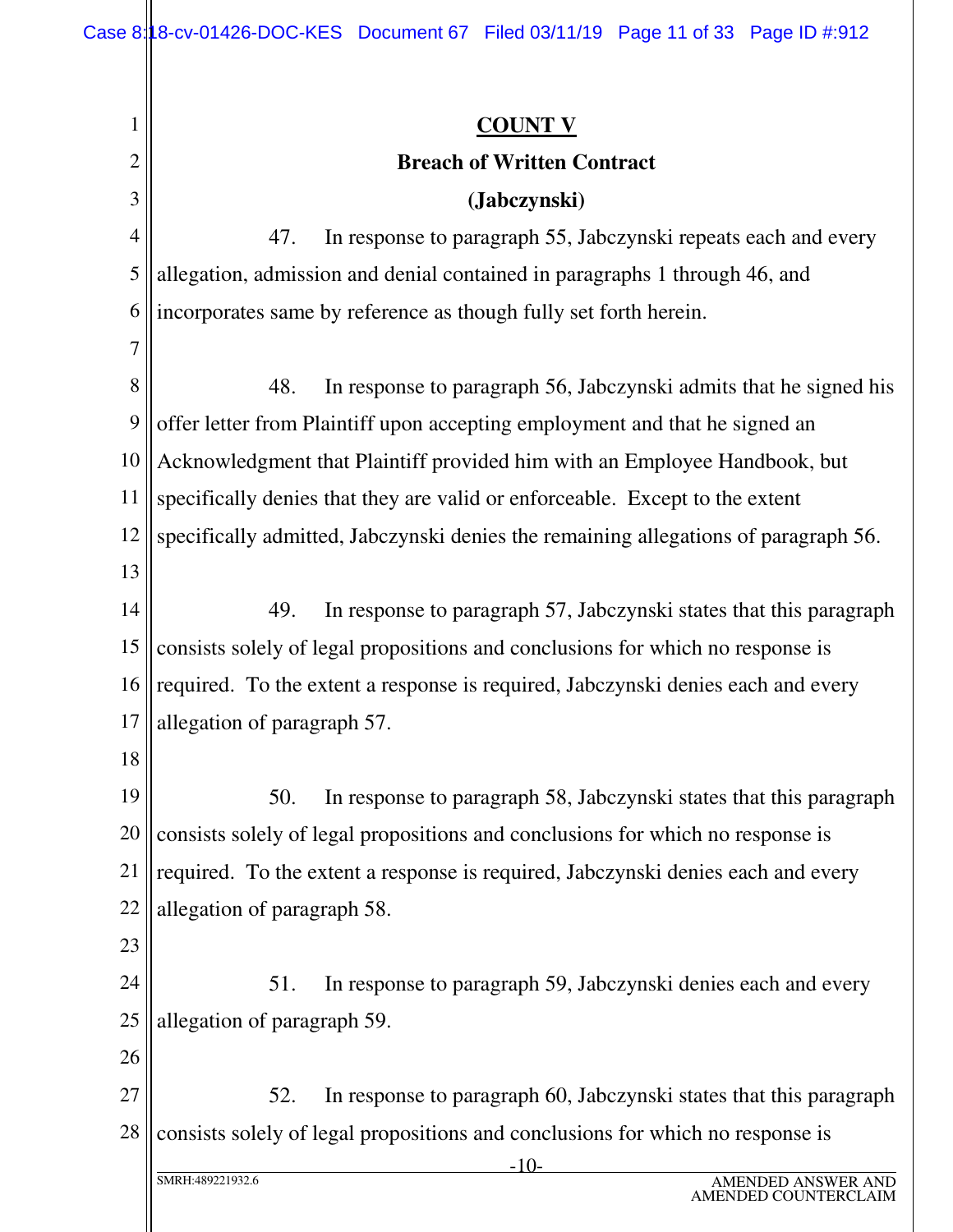1 2 required. To the extent a response is required, Jabczynski denies each and every allegation of paragraph 60.

4 5 6 53. In response to paragraph 61, Jabczynski is without sufficient knowledge or information to form a belief as to the truth of such allegations, and on that basis deny each and every allegation contained therein.

8 9 10 11 54. Paragraphs 62-74 are contained solely within Counts VI and VII of the Complaint, which was dismissed with prejudice and, therefore, no response is required. To the extent a response is required, the Americor Defendants deny each and every allegation of paragraphs 62-74.

**COUNT VIII** 

# **Unfair Competition pursuant to Cal. Bus. & Prof. Code § 17200 (All Defendants)**

16 17 18 19 55. In response to paragraph 75, the Americor Defendants repeat each and every of their respective allegations, admissions and denials contained in paragraphs 1 through 54, and incorporate same by reference as though fully set forth herein.

20

3

7

12

13

14

15

21 22 23 24 25 26 27 56. In response to paragraph 76, the Americor Defendants state that this paragraph consists solely of legal propositions and conclusions for which no response is required. Moreover, the Americor Defendants note that Plaintiff's eighth cause of action cannot be based on Defendants' alleged misappropriation of Plaintiff's Trade Secrets in violation of 18 U.S.C. §1836 and California Civil Code § 3426, as alleged in this allegation, pursuant to the Court's January 7, 2019 Order, and, therefore, no response is required to said allegation in paragraph 76. To the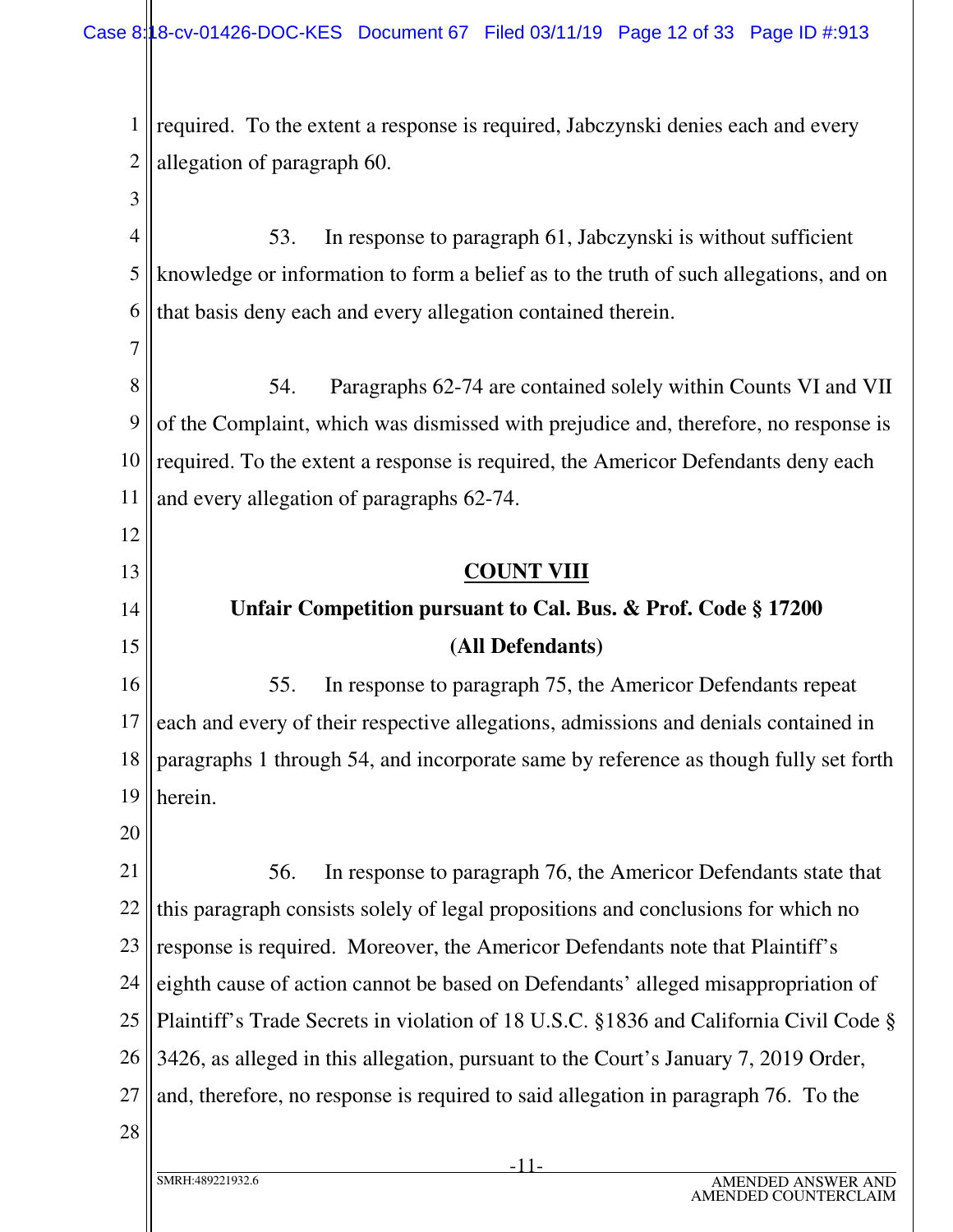1 2 extent a response is required, the Americor Defendants deny each and every allegation of paragraph 76.

4 5 6 7 57. In response to paragraph 77, the Americor Defendants state that this paragraph consists solely of legal propositions and conclusions for which no response is required. To the extent a response is required, the Americor Defendants deny each and every allegation of paragraph 77.

- 9 10 11 12 58. In response to paragraph 78, the Americor Defendants state that this paragraph consists solely of legal propositions and conclusions for which no response is required. To the extent a response is required, the Americor Defendants deny each and every allegation of paragraph 78.
- 13

20

21

25

26

27

3

8

14 15 16 17 18 19 59. Paragraphs 79-84 are contained solely within Count IX, which was dismissed with leave to amend, but for which Plaintiff did not file a timely amendment and, therefore, no response is required. Paragraphs 85-88 are contained solely within Count X of the Complaint, which was dismissed with prejudice and, therefore, no response is required. To the extent a response is required, the Americor Defendants deny each and every allegation of paragraphs 79-84 and 85-88.

#### **PRAYER FOR RELIEF**

22 23 24 60. The Americor Defendants deny that Plaintiff is entitled to any form of relief and, based thereon, deny generally and specifically each and every allegation of Plaintiff's Prayer for Relief.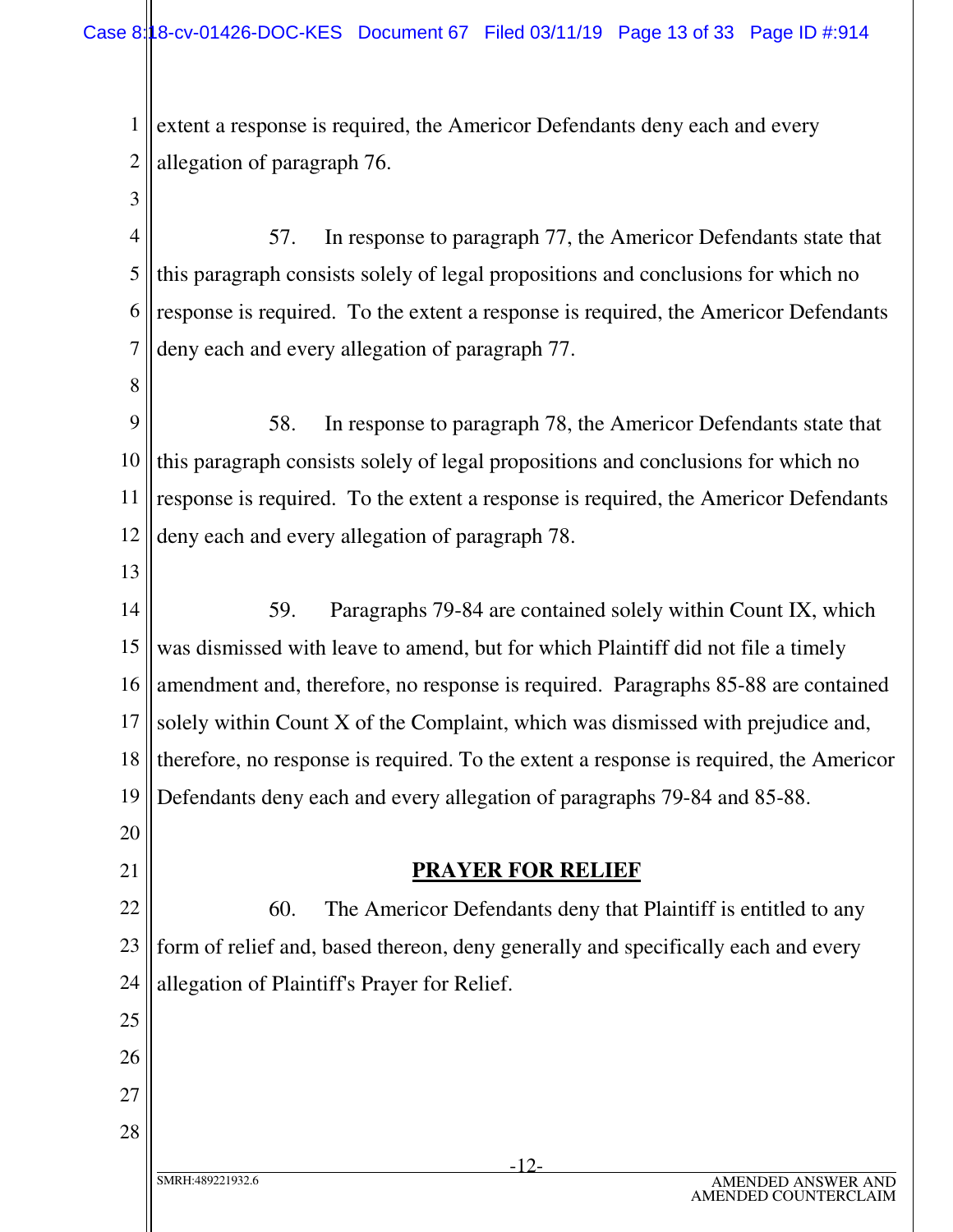| 1              | <u>AFFIRMATIVE DEFENSES</u>                                                                |
|----------------|--------------------------------------------------------------------------------------------|
| 2              | <b>FIRST AFFIRMATIVE DEFENSE</b>                                                           |
| 3              | (Failure to State a Cause of Action)                                                       |
| $\overline{4}$ | 61.<br>The Complaint, and each and every purported cause of action                         |
| 5              | contained therein, fails to state facts sufficient to constitute a cause of action against |
| 6              | the Americor Defendants.                                                                   |
| 7              |                                                                                            |
| 8              | <b>SECOND AFFIRMATIVE DEFENSE</b>                                                          |
| 9              | (Waiver)                                                                                   |
| 10             | 62.<br>The Complaint, and each and every purported cause of action                         |
| 11             | contained therein, is barred, in whole or in part, by the doctrine waiver by reason of     |
| 12             | the actions, acquiescence and course of conduct of Plaintiff, including, without           |
| 13             | limitation, Plaintiff's failure to take reasonable actions to ensure privacy protections   |
| 14             | once its allegedly proprietary information was disclosed publicly.                         |
| 15             |                                                                                            |
| 16             | <b>THIRD AFFIRMATIVE DEFENSE</b>                                                           |
| 17             | (Offset)                                                                                   |
| 18             | 63.<br>Even if there were a basis for an award of money damages in this                    |
| 19             | action, the Americor Defendants would be entitled to an offset against any such            |
| 20             | award in the amount of any damages the Americor Defendants have suffered by                |
| 21             | virtue of Plaintiff's conduct, which, includes but is not limited to Plaintiff's: (1)      |
| 22             | fraud against Jabczynski (as alleged in the Counterclaim); and (2) conduct resulting       |
| 23             | in damages to Ganatra, subject to proof.                                                   |
| 24             |                                                                                            |
| 25             | <b>FOURTH AFFIRMATIVE DEFENSE</b>                                                          |
| 26             | (Lack Of Standing)                                                                         |
| 27             | 64.<br>Plaintiff lacks standing to assert any claim under Count VIII of                    |
| 28             | for alleged Unfair Competition (Cal. Bus. & Prof. Code § 17200) because Plaintiff          |
|                | $-13-$<br>SMRH:489221932.6<br><b>AMENDED ANSWER AND</b>                                    |

 $\parallel$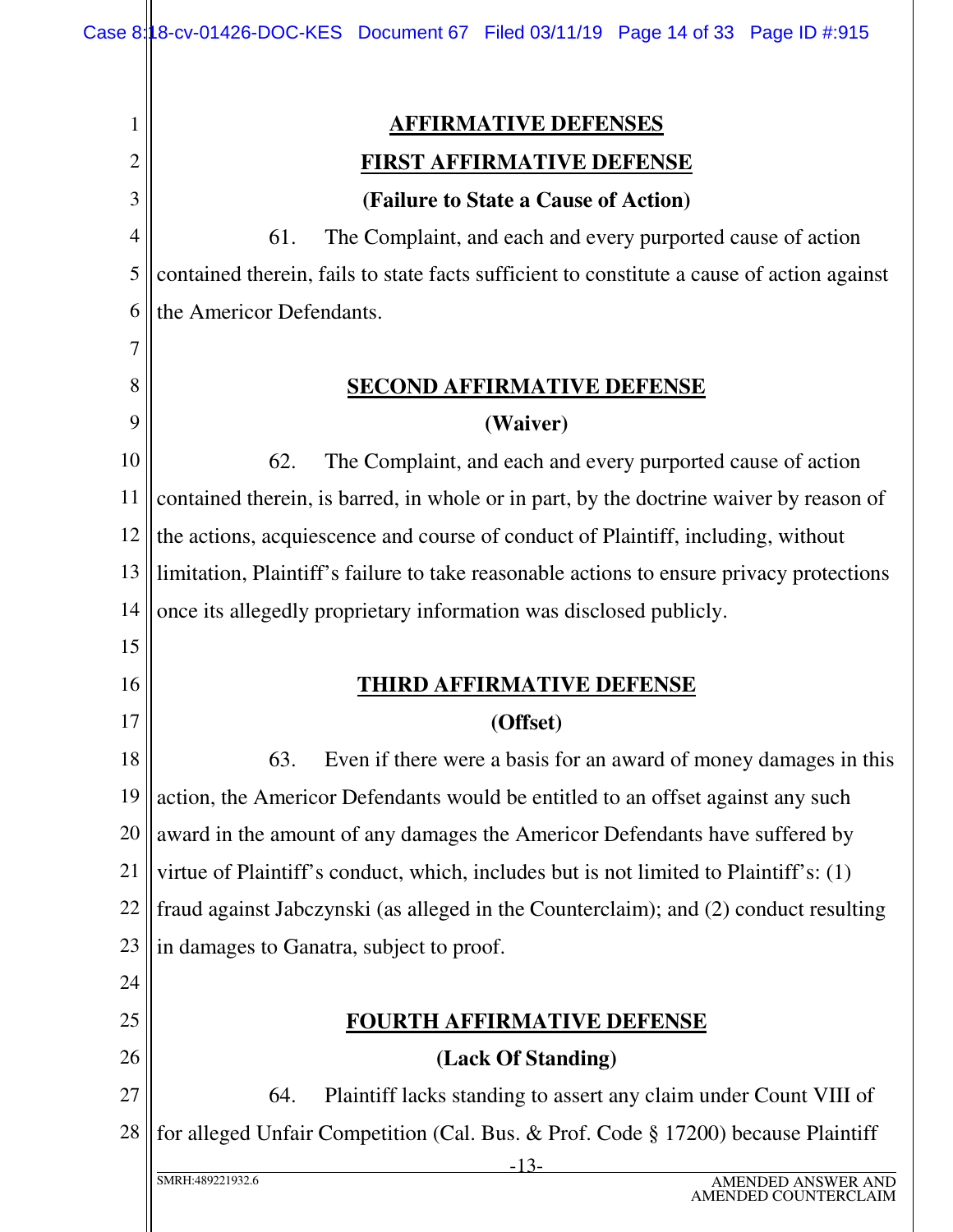1 2 has not suffered an injury in fact and has not lost money or property as a result of any alleged non-trade secret conduct by the Americor Defendants.

**FIFTH AFFIRMATIVE DEFENSE**

#### **(Void as Against Public Policy)**

6 7 8 9 10 11 12 13 14 15 16 17 18 19 20 21 22 23 24 25 26 65. The contract provisions that Plaintiff seeks to enforce against Jabczynski are void as against public policy to the extent that, among other things, they (1) violate Jabczynski's Constitutional rights under the First Amendment, or (2) restrain Jabczynski from cooperating as a witness to Plaintiff's trade secret violations and fraudulent conduct, or (3) violate the litigation privilege. To the extent the contract is voided, all causes of action that depend on that contract also fail. **SIXTH AFFIRMATIVE DEFENSE (Unclean Hands)** 66. The Complaint and each of the causes of action asserted therein are barred by Plaintiff's own unclean hands. Among other things, Plaintiff has engaged in theft, fraud, and other unfair practices to solicit and divert BrandRep's customers and potential customers, including, through the improper copying, disclosure and use of the CRM Software or software based upon, or identical to, BrandRep's CRM Software. Plaintiff also has engaged in fraud with respect to Jabczynski (as alleged in the Counterclaim), and fostered a culture of deceit among its employees.

27 28

3

4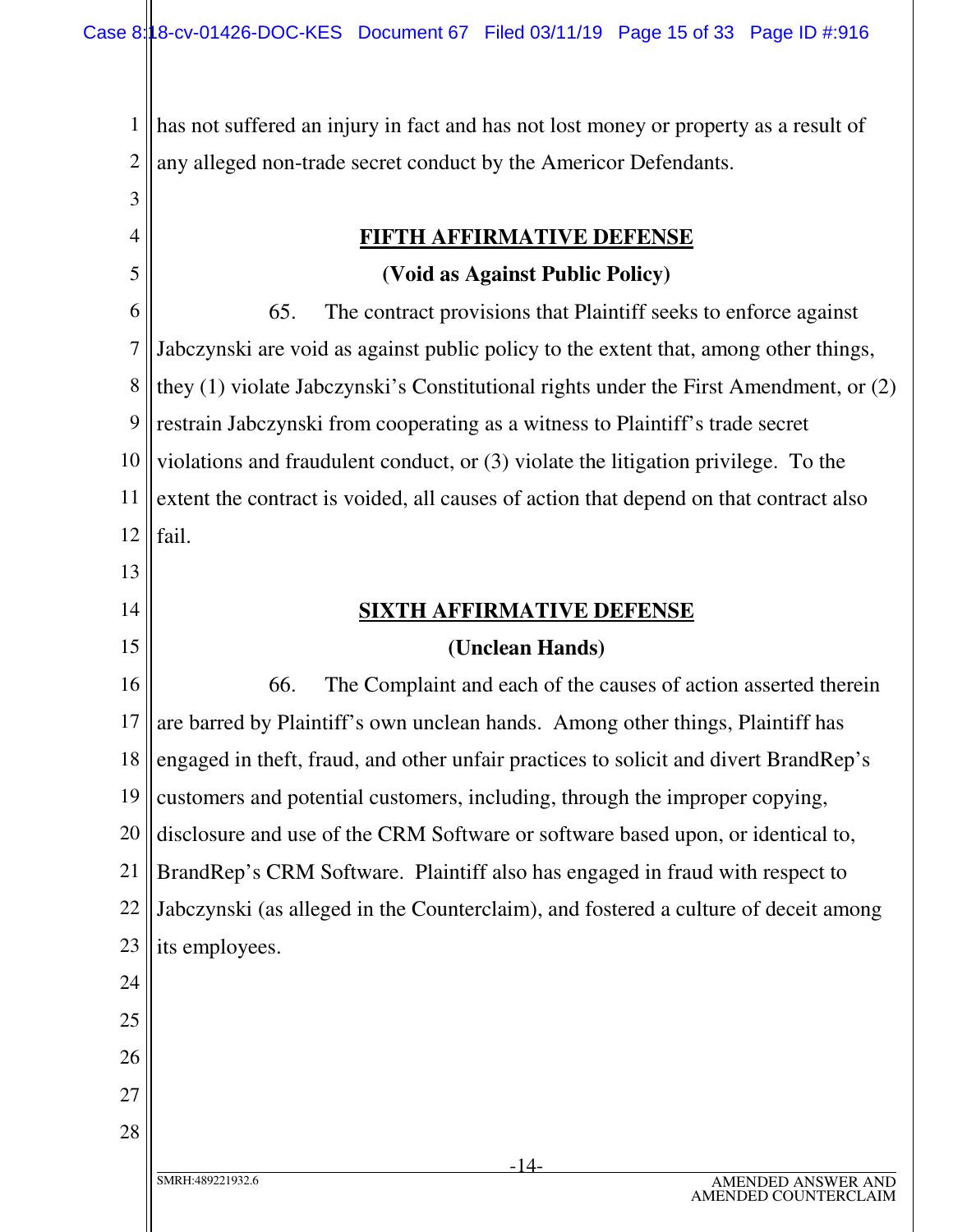| 1  | <b>SEVENTH AFFIRMATIVE DEFENSE</b>                                                |
|----|-----------------------------------------------------------------------------------|
| 2  | (Non-Commercial Use)                                                              |
| 3  | Plaintiff's claims are barred, in whole or in part, because the<br>67.            |
| 4  | activity complained about constitutes non-commercial use, and, thus, is not       |
| 5  | actionable.                                                                       |
| 6  |                                                                                   |
|    | <b>EIGHTH AFFIRMATIVE DEFENSE</b>                                                 |
| 8  | (No Economic Value)                                                               |
| 9  | 68.<br>Plaintiff's claims are barred, in whole or in part, because the            |
| 10 | Americor Defendants did not derive any economic value from the information that   |
| 11 | allegedly was disclosed to it.                                                    |
| 12 |                                                                                   |
| 13 | NINTH AFFIRMATIVE DEFENSE                                                         |
| 14 | (No Entitlement to Damages)                                                       |
| 15 | 69.<br>Plaintiff is not entitled to recover damages in connection with its        |
| 16 | claim under California Business & Professions Code § 17200 et seq.                |
| 17 |                                                                                   |
| 18 | TENTH AFFIRMATIVE DEFENSE                                                         |
| 19 | (No Entitlement to Restitution)                                                   |
| 20 | 70.<br>Plaintiff is not entitled to recover restitution in connection with        |
| 21 | its claim under California Business & Professions Code § 17200 et seq.            |
| 22 |                                                                                   |
| 23 | <b>ELEVENTH AFFIRMATIVE DEFENSE</b>                                               |
| 24 | (Conduct Not Unfair, Unlawful, or Fraudulent)                                     |
| 25 | Plaintiff's claims under California Business & Professions Code<br>71.            |
| 26 | § 17200 et seq. are barred, in whole or in part, because the Americor Defendants' |
| 27 | alleged conduct is not unfair, unlawful or fraudulent within the meaning of       |
| 28 | California Business & Professions Code § 17200 et seq.                            |
|    | $-15-$<br>SMRH:489221932.6<br><b>AMENDED ANSWER</b><br><b>AMENDED COUNTERCI</b>   |
|    |                                                                                   |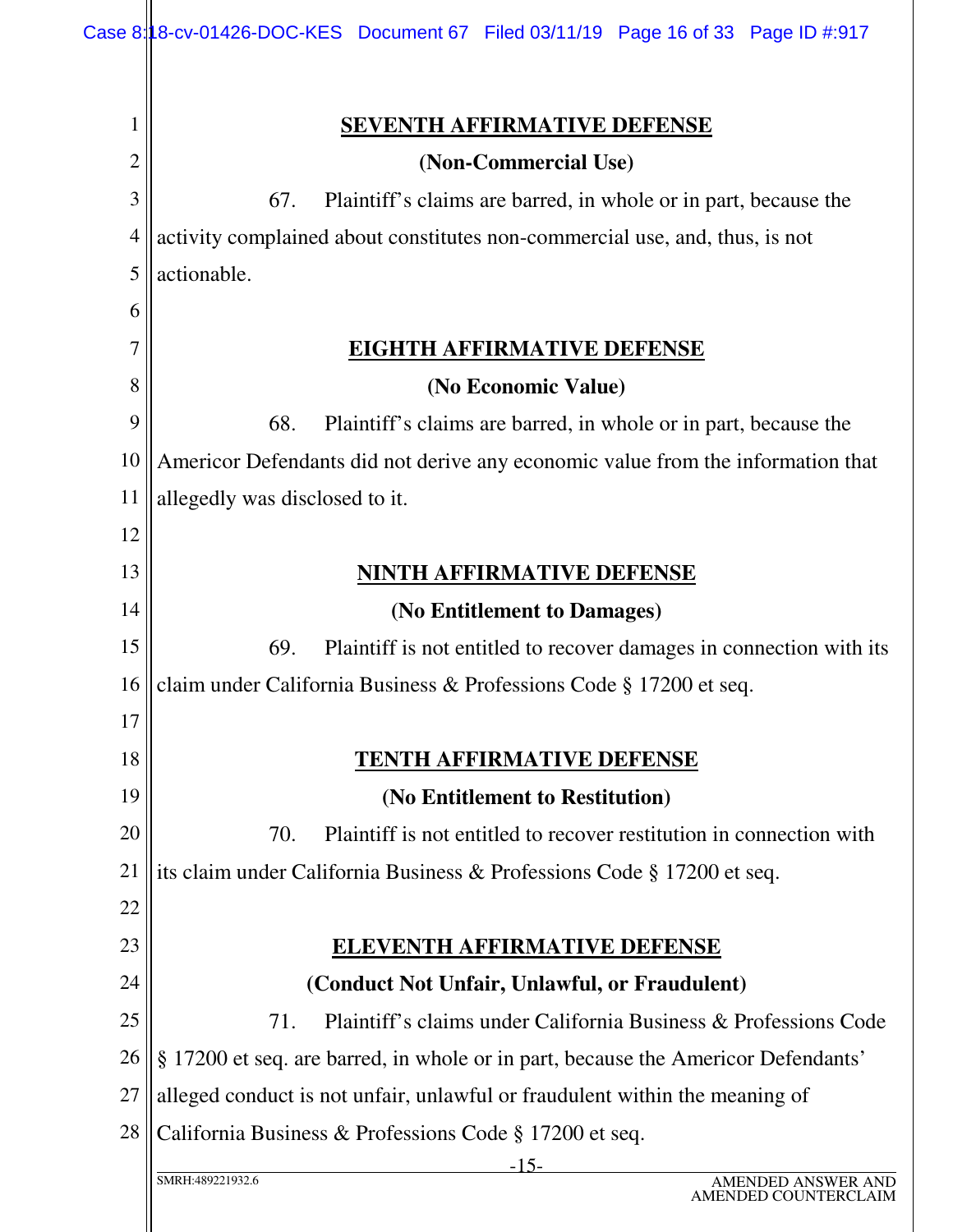| 1              | <b>TWELFTH AFFIRMATIVE DEFENSE</b>                                                     |
|----------------|----------------------------------------------------------------------------------------|
| 2              | (No Business Conduct)                                                                  |
| 3              | 72.<br>Plaintiff's claims under California Business & Professions Code                 |
| $\overline{4}$ | § 17200 et seq. are barred, in whole or in part, because the Americor Defendants'      |
| 5              | alleged conduct does not constitute "business conduct."                                |
| 6              |                                                                                        |
| 7              | <b>THIRTEENTH AFFIRMATIVE DEFENSE</b>                                                  |
| 8              | (Preemption)                                                                           |
| 9              | Plaintiff's claims under California Business & Professions Code<br>73.                 |
| 10             | § 17200 et seq. are preempted by California Civil Code § 3426, et seq. to the extent   |
| 11             | they arise from the same nucleus of facts as the trade secret claims.                  |
| 12             |                                                                                        |
| 13             | <b>FOURTEENTH AFFIRMATIVE DEFENSE</b>                                                  |
| 14             | (The Americor Defendants Did Not Cause Injury Or Harm)                                 |
| 15             | 74.<br>Plaintiff's claims are barred, in whole or in part, because to the              |
| 16             | extent Plaintiff suffered any injury, harm or incurred any damages as alleged in the   |
| 17             | Complaint, which the Americor Defendants deny, any such injury or damage was           |
| 18             | not caused by the Americor Defendants but, if anything, was caused and brought         |
| 19             | about by the acts, conduct or omissions of individuals or entities other than the      |
| 20             | Americor Defendants and, as such, any recovery herein should be precluded or           |
| 21             | diminished in proportion to the amount of fault attributable to such other individuals |
| 22             | or entities.                                                                           |
| 23             |                                                                                        |
| 24             |                                                                                        |
| 25             |                                                                                        |
| 26             |                                                                                        |
| 27             |                                                                                        |
| 28             |                                                                                        |
|                | $-16-$<br>SMRH:489221932.6<br>AMENDED ANSWER AND                                       |
|                | AMENDED COUNTERCLAIM                                                                   |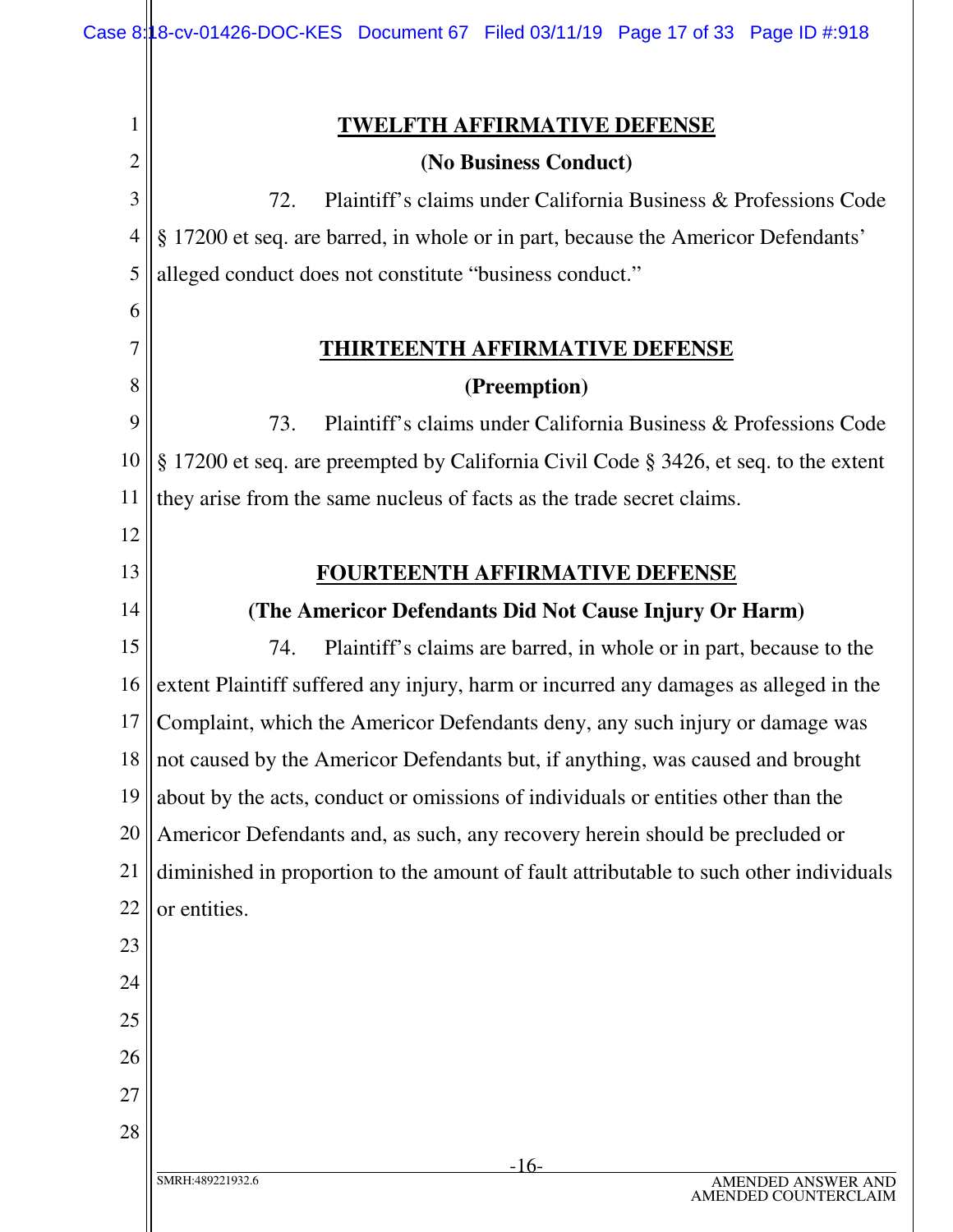|                | <u>FIFTEENTH AFFIRMATIVE DEFENSE</u>                                                 |
|----------------|--------------------------------------------------------------------------------------|
| 2              | (Unavailability of Injunctive Relief)                                                |
| 3              | Plaintiff is not entitled to injunctive relief, because any injury to<br>75.         |
| $\overline{4}$ | it is not immediate and irreparable, Plaintiff would have an adequate remedy at law, |
| 5              | the balance of hardships favors no injunction and the public interest is best served |
| 6              | by no injunction.                                                                    |
| 7              |                                                                                      |
| 8              | <b>SIXTEENTH AFFIRMATIVE DEFENSE</b>                                                 |
| 9              | (Speculative Damages)                                                                |
| 10             | The Americor Defendants alleges that Plaintiff cannot recover<br>76.                 |
| 11             | any of the damages alleged in the Complaint to the extent such damages, if any, are  |
| 12             | too speculative to be recoverable.                                                   |
| 13             |                                                                                      |
| 14             | <b>SEVENTEENTH AFFIRMATIVE DEFENSE</b>                                               |
| 15             | (No Punitive Damages)                                                                |
| 16             | To the extent Plaintiff seeks punitive damages, such claim does<br>77.               |
| 17             | not meet the requirements for pleading a right to exemplary and punitive damages     |
| 18             | and, moreover, fails to meet the requirements of California law, violates the        |
| 19             | Americor Defendants' due process rights protected by the U.S. and California         |
| 20             | Constitutions, and violates the U.S. Constitution's prohibition against excessive    |
| 21             | fines.                                                                               |
| 22             |                                                                                      |
| 23             | <b>EIGHTEENTH AFFIRMATIVE DEFENSE</b>                                                |
| 24             | (Independent Development)                                                            |
| 25             | 78.<br>Plaintiff's claims for misappropriation of trade secrets under                |
| 26             | Federal and California law are barred as a result of the BrandRep Defendants'        |
| 27             | independent development of the alleged trade secrets at issue.                       |
| 28             |                                                                                      |
|                | -17-                                                                                 |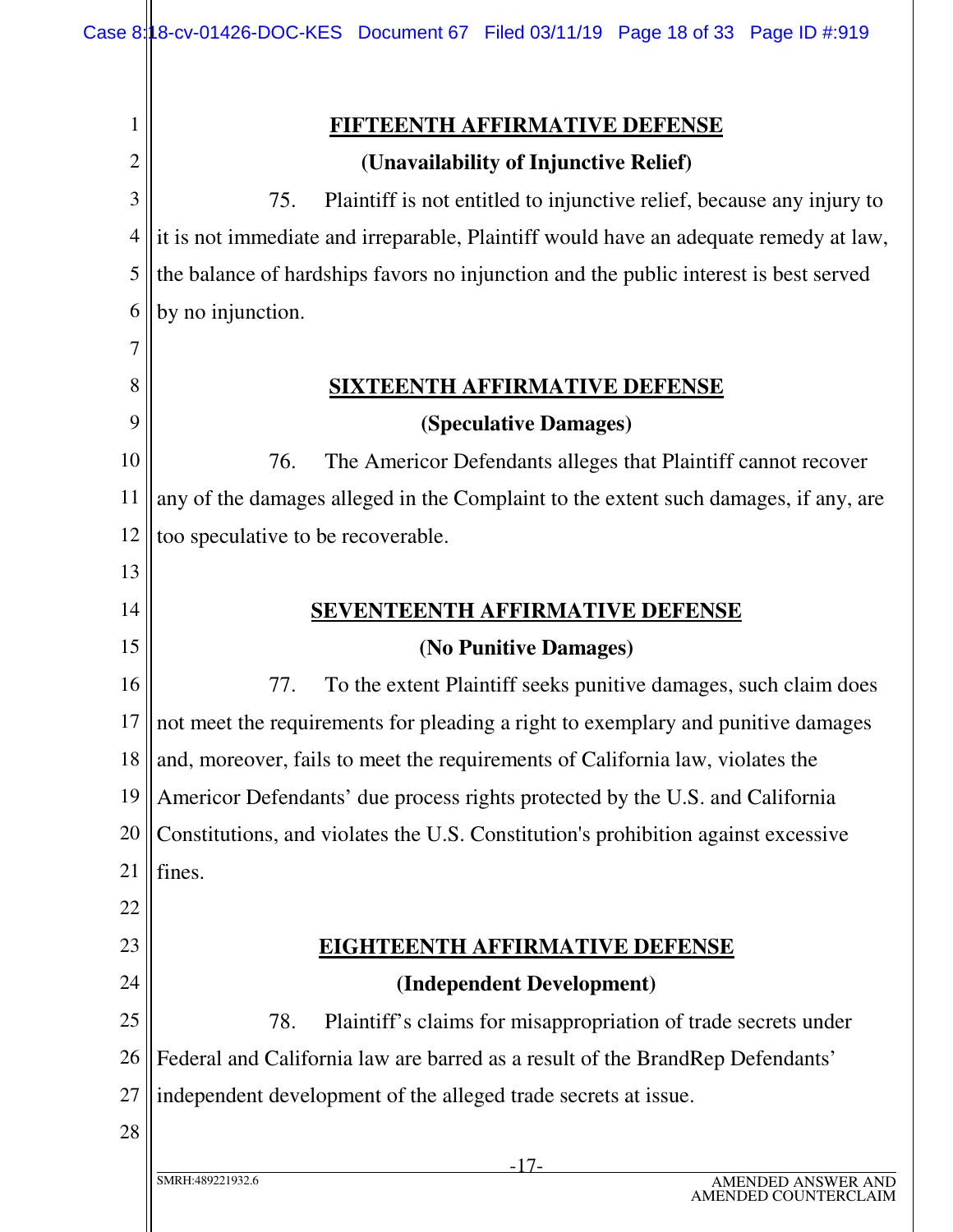| 1  | <b>NINETEENTH AFFIRMATIVE DEFENSE</b>                                                  |
|----|----------------------------------------------------------------------------------------|
| 2  | (Public Information)                                                                   |
| 3  | 79.<br>Plaintiff's claims for misappropriation of trade secrets under                  |
| 4  | Federal and California law are barred because Plaintiff's alleged trade secrets are    |
| 5  | not non-public information.                                                            |
| 6  |                                                                                        |
| 7  | WENTIETH AFFIRMATIVE DEFENSE                                                           |
| 8  | (Failure to Maintain Secrecy)                                                          |
| 9  | 80.<br>Plaintiff's claims for misappropriation of trade secrets under                  |
| 10 | Federal and California law are barred because Plaintiff failed to maintain the secrecy |
| 11 | of the alleged trade secrets.                                                          |
| 12 |                                                                                        |
| 13 | <b>WENTY-FIRST AFFIRMATIVE DEFENSE</b>                                                 |
| 14 | (Illegal Contract)                                                                     |
| 15 | 81.<br>Plaintiff's claim for breach of contract is barred because the                  |
| 16 | alleged contract(s) are illegal pursuant to California Civil Code $\S$ § 1608 and 1667 |
| 17 | in that they are contrary to good morals and impinge the public welfare by operating   |
| 18 | to forbid Jabczynski from disclosing Plaintiff's wrongful conduct described in the     |
| 19 | Counterclaim.                                                                          |
| 20 |                                                                                        |
| 21 | <u>TWENTY-SECOND AFFIRMATIVE DEFENSE</u>                                               |
| 22 | (Failure to Mitigate Damages)                                                          |
| 23 | 82.<br>Plaintiff failed to take reasonable steps to mitigate its alleged               |
| 24 | damages.                                                                               |
| 25 |                                                                                        |
| 26 |                                                                                        |
| 27 |                                                                                        |
| 28 |                                                                                        |
|    | $-18-$<br>SMRH:489221932.6<br>AMENDED ANSWER AND<br>AMENDED COUNTERCLAIM               |

 $\parallel$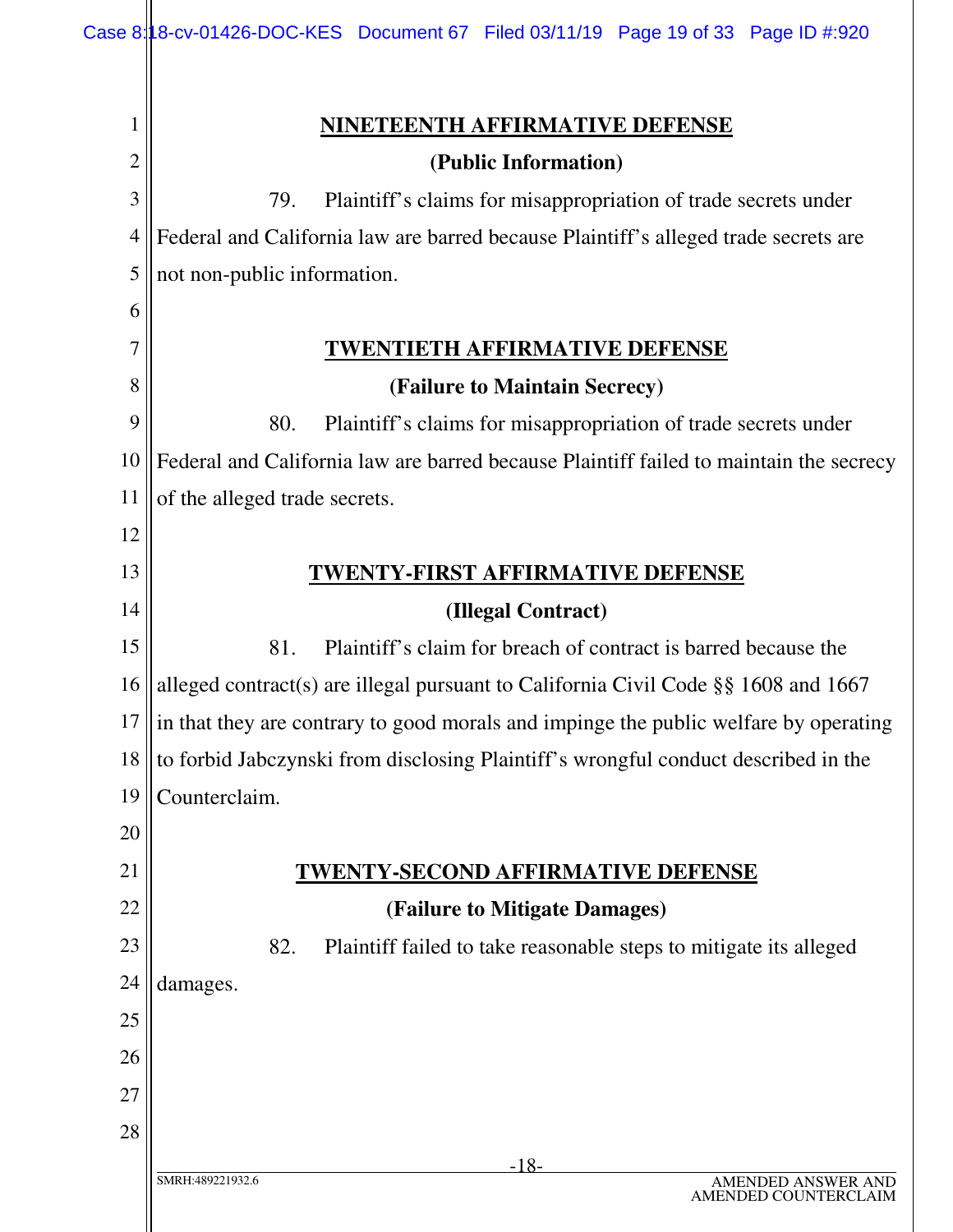|                | Case 8:18-cv-01426-DOC-KES Document 67 Filed 03/11/19 Page 20 of 33 Page ID #:921     |
|----------------|---------------------------------------------------------------------------------------|
| 1              | <u>TWENTY-THIRD AFFIRMATIVE DEFENSE</u>                                               |
| $\overline{2}$ | (No Damages)                                                                          |
| $\mathfrak{Z}$ | 83.<br>Even in Plaintiff's other allegations are true, Plaintiff did not              |
| $\overline{4}$ | suffer damages.                                                                       |
| 5              |                                                                                       |
| 6              | WENTY-FOURTH AFFIRMATIVE DEFENSE                                                      |
| 7              | (Void as Procured by Fraud)                                                           |
| 8              | 84.<br>Plaintiff's claim for breach of contract is barred because the                 |
| 9              | alleged contract(s) are void as a result of being procured by fraud as alleged in the |
| 10             | Counterclaim.                                                                         |
| 11             |                                                                                       |
| 12             | <u>'WENTY-FIFTH AFFIRMATIVE DEFENSE</u>                                               |
| 13             | (Privilege/Justification)                                                             |
| 14             | 85.<br>The Americor Defendants' alleged conduct is protected from                     |
| 15             | liability through the operation of various privileges and/or justification:           |
| 16             | The litigation privilege protects the Americor Defendants'<br>(a)                     |
| 17             | alleged use of any of Plaintiff's claimed trade secret information in relation to the |
| 18             | Delaware Court of Chancery action;                                                    |
| 19             | The manager's privilege protects Banir's alleged<br>(b)                               |
| 20             | disclosure of any of Plaintiff's claimed trade secret information to the BrandRep     |
| 21             | Defendants because of his status of a member of BrandRep's board of directors; and    |
| 22             | The Americor Defendants' actions are otherwise justified<br>(c)                       |
| 23             | because exposing Plaintiff's fraud and misappropriation has a greater social value    |
| 24             | than insuring the stability of its contracts with Jabczynski or of the secrecy of its |
| 25             | claimed trade secret information.                                                     |
| 26             |                                                                                       |
| 27             |                                                                                       |
| 28             |                                                                                       |
|                | $-19-$<br>SMRH:489221932.6<br>AMENDED ANSWER AND                                      |

 $\mathsf{I}$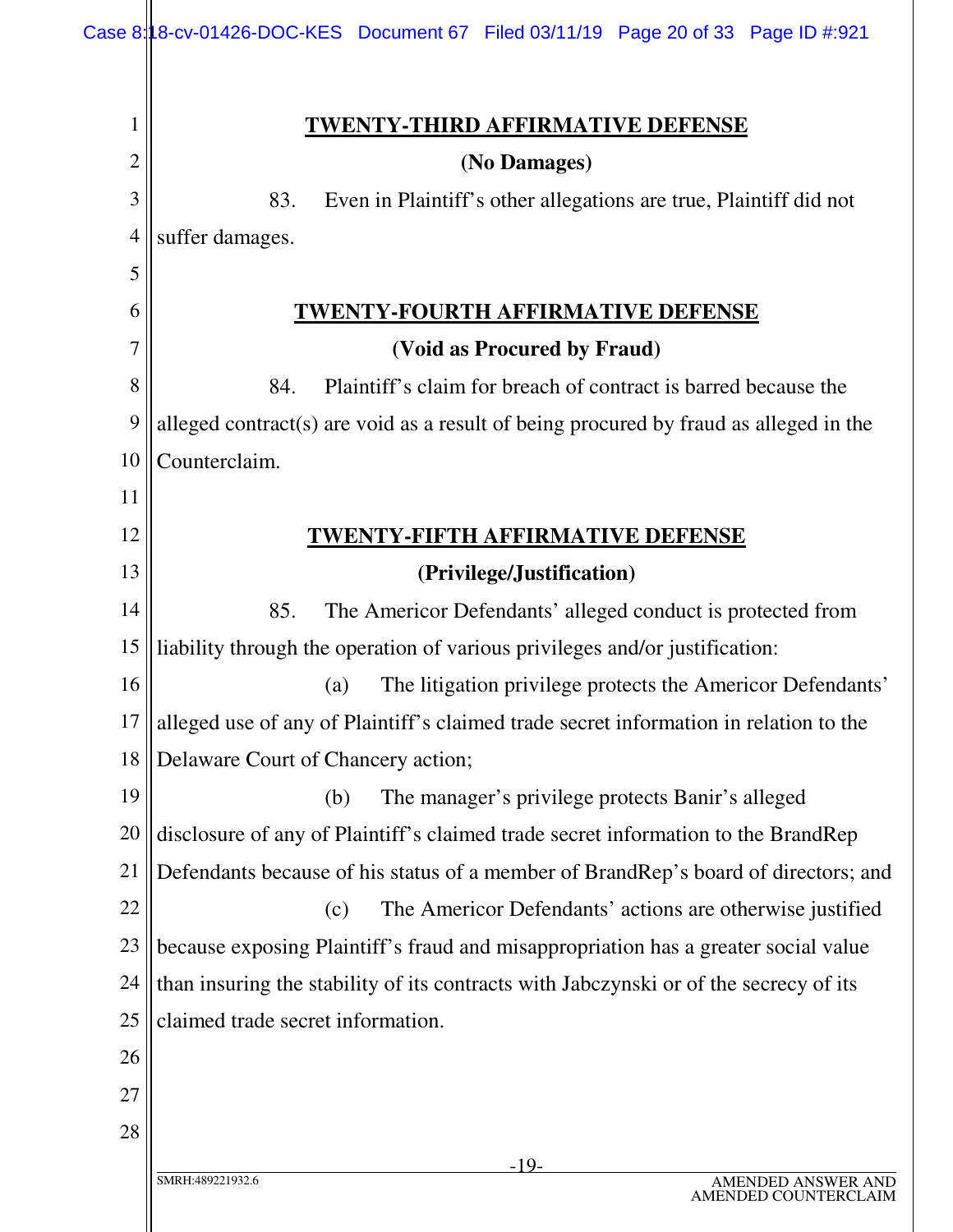|                | <b>TWENTY-SIXTH AFFIRMATIVE DEFENSE</b>                                              |
|----------------|--------------------------------------------------------------------------------------|
| $\overline{c}$ | (Additional Affirmative Defenses)                                                    |
| 3              | 86.<br>The Americor Defendants presently have insufficient knowledge                 |
| $\overline{4}$ | or information on which to form a belief as to whether they may have additional      |
| 5              | affirmative defenses. The Americor Defendants reserve their right to file an         |
| 6              | amended answer asserting additional affirmative defenses in the event that discovery |
| 7              | indicates that they are appropriate.                                                 |
| 8              |                                                                                      |
| 9              | <b>PRAYER FOR RELIEF ON PLAINTIFF'S COMPLAINT</b>                                    |
| 10             | WHEREFORE, the Americor Defendants pray for judgment as follows:                     |
| 11             |                                                                                      |
| 12             | 1.<br>That Plaintiff takes nothing by reason of the Complaint;                       |
| 13             |                                                                                      |
| 14             | That the Complaint, and each and every purported claim for<br>2.                     |
| 15             | relief alleged therein, be dismissed with prejudice;                                 |
| 16             |                                                                                      |
| 17             | That the Americor Defendants be awarded their reasonable costs<br>3.                 |
| 18             | incurred herein; and                                                                 |
| 19             |                                                                                      |
| 20             | That the Americor Defendants be awarded their reasonable<br>4.                       |
| 21             | attorneys' fees incurred herein; and                                                 |
| 22             |                                                                                      |
| 23             | For such other and further relief as this Court deems just and proper.               |
| 24             |                                                                                      |
| 25             |                                                                                      |
| 26             |                                                                                      |
| 27             |                                                                                      |
| 28             | $-20$                                                                                |
|                | SMRH:489221932.6<br>AMENDED ANSWER AND<br>AMENDED COUNTERCLAIM                       |
|                |                                                                                      |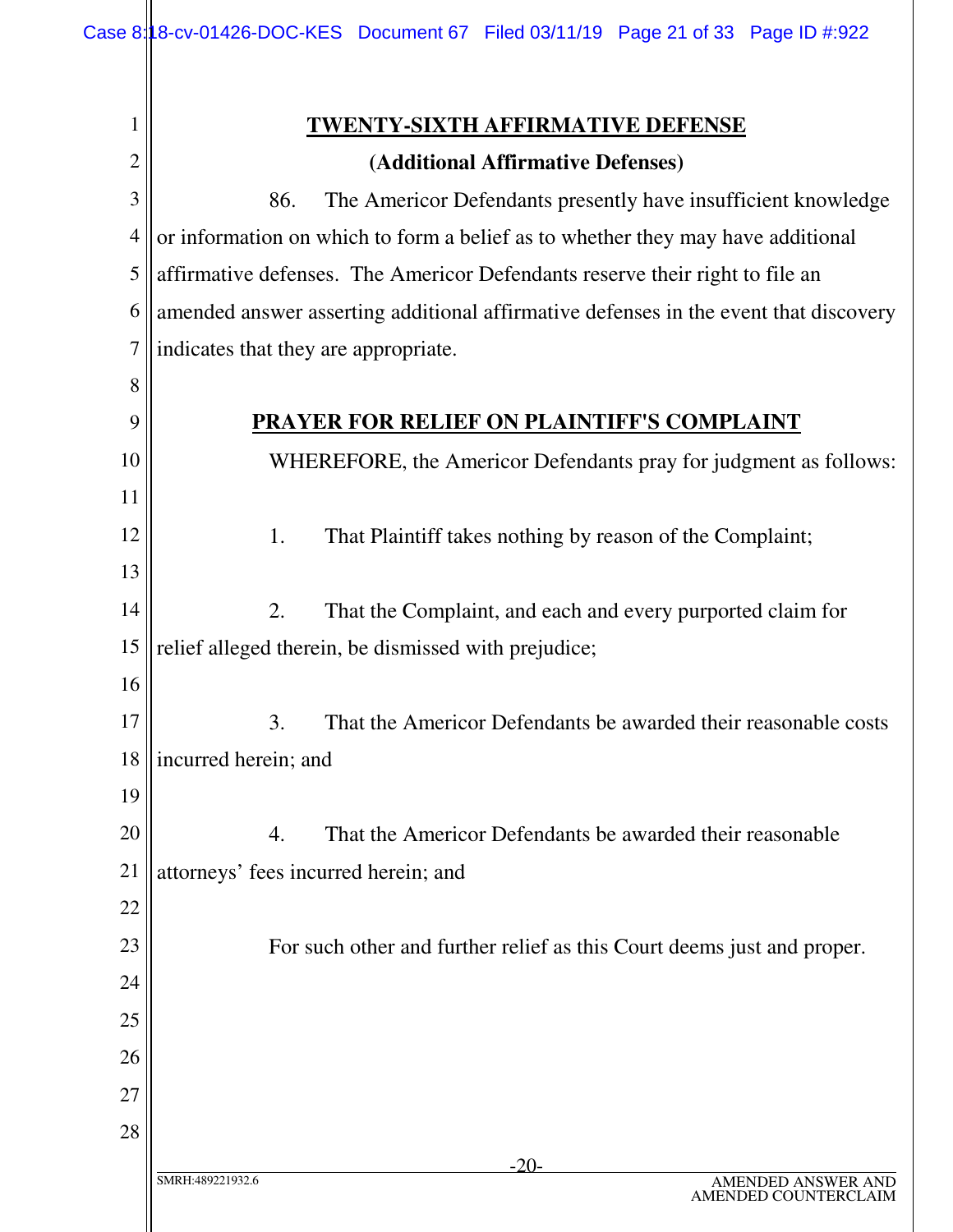#### **AMENDED COUNTERCLAIM**

3 4 5 Defendant and Counter-claimant Allan Jabczynski ("Jabczynski") hereby amends his counterclaim and alleges against Plaintiff and Counter-defendant Business Solutions, LLC ("Business Solutions") as follows:

6

14

15

16

1

2

7 8 9 10 11 12 13 1. Jabczynski seeks to recover damages, costs and attorneys' fees as a result of Business Solutions' fraud. Jabczynski also seeks a declaration from the Court that the various agreements Business Solutions alleges Jabczynski breached (the "Alleged Agreements"), which allegedly purport to bar Jabczynski from disclosing Business Solutions' fraudulent business practices for use in litigation, are void because they: (1) were procured by Business Solutions' fraud; (2) are illegal; and (3) are contrary to public policy.

#### **JURISDICTION AND VENUE**

17 18 19 20 21 22 23 24 2. This Court has subject matter jurisdiction over this matter through the supplemental jurisdiction provisions of 28 U.S.C. § 1367(a), because this Counterclaim forms part of the same case or controversy as the original claims brought by Business Solutions over which this Court has original jurisdiction. This Court also has subject matter jurisdiction over this matter under the Declaratory Judgment Act, 28 U.S.C. § 2201. It presents an actual case or controversy under Article III of the United States Constitution and serves the essential purpose of clarifying and settling the legal rights at issue.

25

26 27 28 3. Venue in this Court is proper under 28 U.S.C. ¶ 1391 because Business Solutions does business and is subject to personal jurisdiction in this District, Business Solutions consented to venue in this District, and a substantial part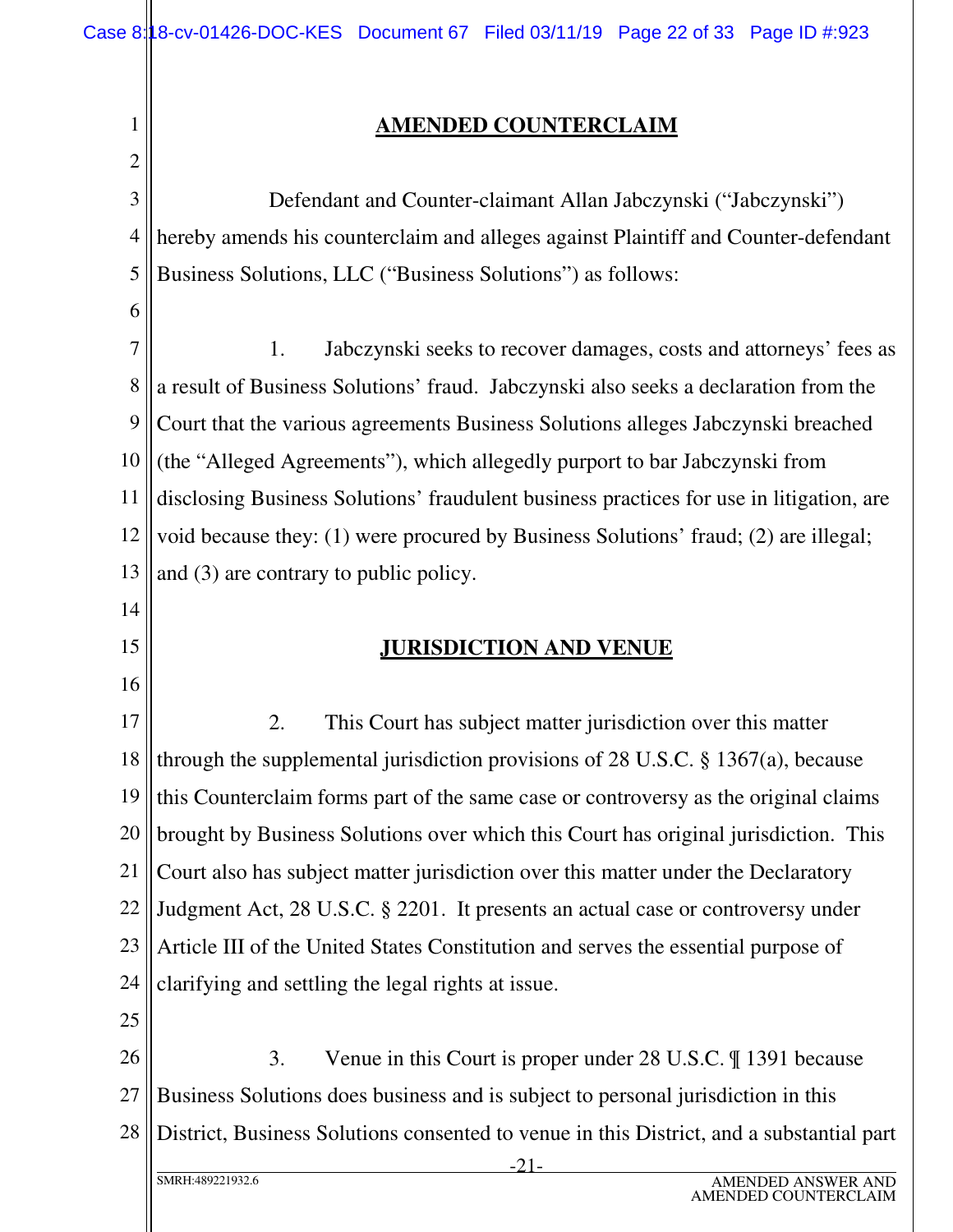1 2 3 of the events or omissions giving rise to Jabczynski's claims occurred in this District.

### **PARTIES**

6 7 4. Counter-claimant Jabczynski is an individual residing in Garden Grove, California.

9 10 11 5. Counter-defendant Business Solutions is a limited liability company allegedly organized under the laws of the state of Delaware, with its principal place of business allegedly located in Costa Mesa, California.

#### **GENERAL ALLEGATIONS**

15 16 17 18 19 20 21 22 23 24 6. In or around the first week of November 2017, Jabczynski applied for several jobs that he found on Indeed.com. The job posting by Business Solutions did not state the business' name. However, within a day or two of applying, Jabczynski was contacted telephonically regarding his application by Jeffrey Barela, the sales training manager of Business Solutions. Mr. Barela was initially very illusive on the phone, he asked Jabczynski some basic questions, whether he enjoyed talking to people, how his interpersonal skills were, and told Jabczynski that he was hiring for a company named Ad.IQ. At the end of that phone call, Jabczynski was asked to come in to interview in person.

25 26 27 28 7. On November 7, 2017, Jabczynski met in-person with Mr. Barela and Mike Nordin, the sales department manager of Business Solutions, at Business Solutions' Costa Mesa office. During this second, in-person interview, Jabczynski was provided more details regarding the proposed job, including that he would hold

4

5

8

12

13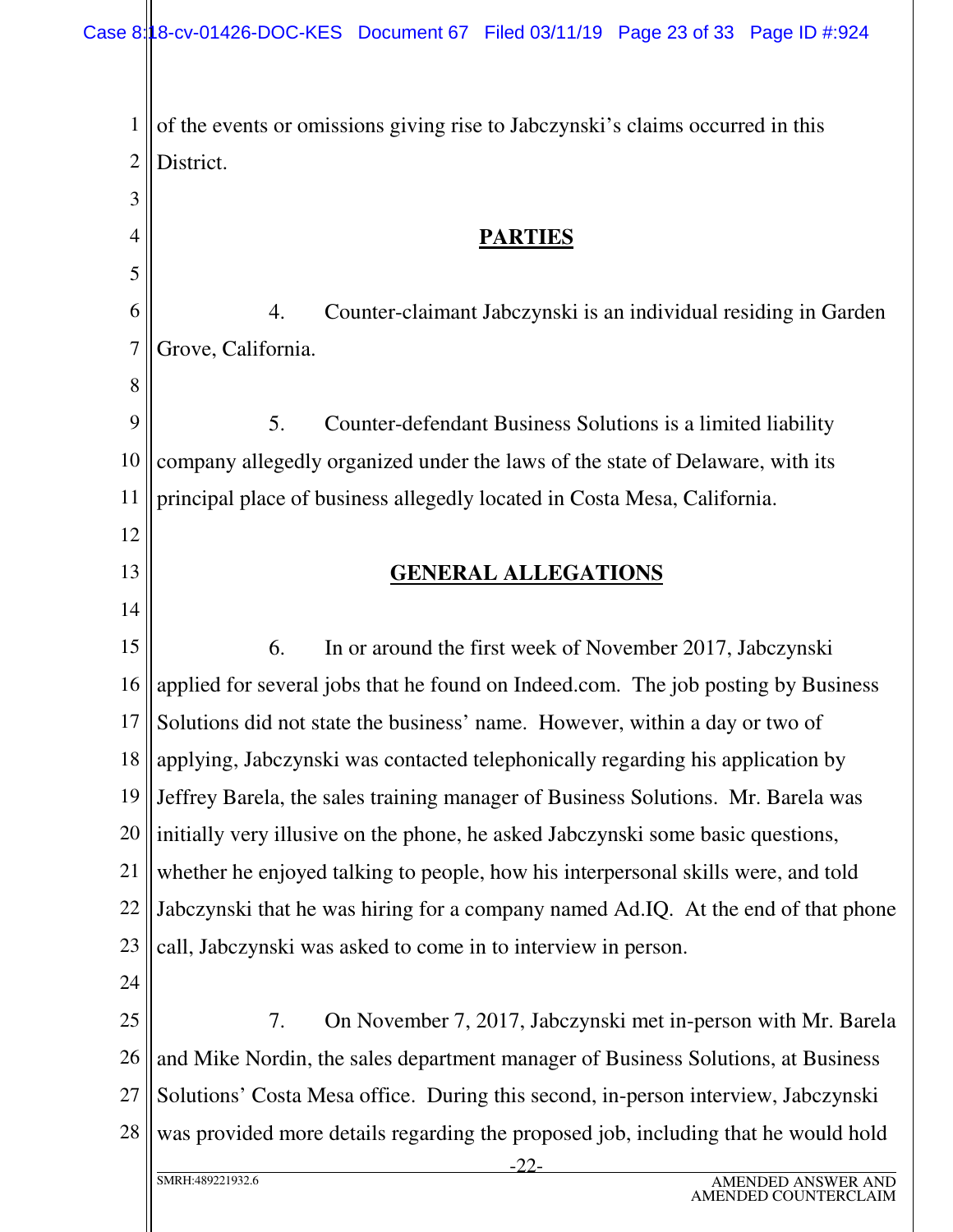1 2 3 4 an inside sales position and would be selling search engine optimization and related internet marketing products to small and mid-sized businesses. Prior to leaving, Jabczynski was told that he would receive an offer letter and other paperwork that same evening.

- 6 7 8 9 10 8. And, indeed, on the evening of November 7, 2017, Jabczynski received an offer of employment from Ad.IQ ("Offer Letter"), which he accepted. The Offer Letter was disclosed prior to any employment relationship and without any confidentiality agreement, and it freely disclosed the commission rate and compensation that was being offered to Jabczynski.
- 11

5

12 13 14 15 16 17 18 9. On November 8, 2017, Jabczynski began work for Business Solutions. It was only then that Jabczynski was informed that the true corporate name of Ad.IQ was Business Solutions, LLC, when he was provided with a Notice to Employee of the true legal name and address of his employer along with other paperwork, as required by California Labor Code Section 2810.5. During his employment, Jabczynski worked exclusively from Business Solutions' Costa Mesa address.

19

20 21 22 23 24 25 26 10. Jabczynski's first five days of employment consisted of training, under Mr. Barela. As part of this training, Mr. Barela instructed Jabczynski to falsely represent to third parties that Ad.IQ was based out of Las Vegas, Nevada, instead of Costa Mesa, where he was working and where it was actually located. During this training, Mr. Barela also informed Jabczynski of the names of Business Solutions' competitors, including BrandRep, LLC ("BrandRep").

27 28 11. In performing his job, Jabczynski utilized a customer relationship management platform. The customer relationship management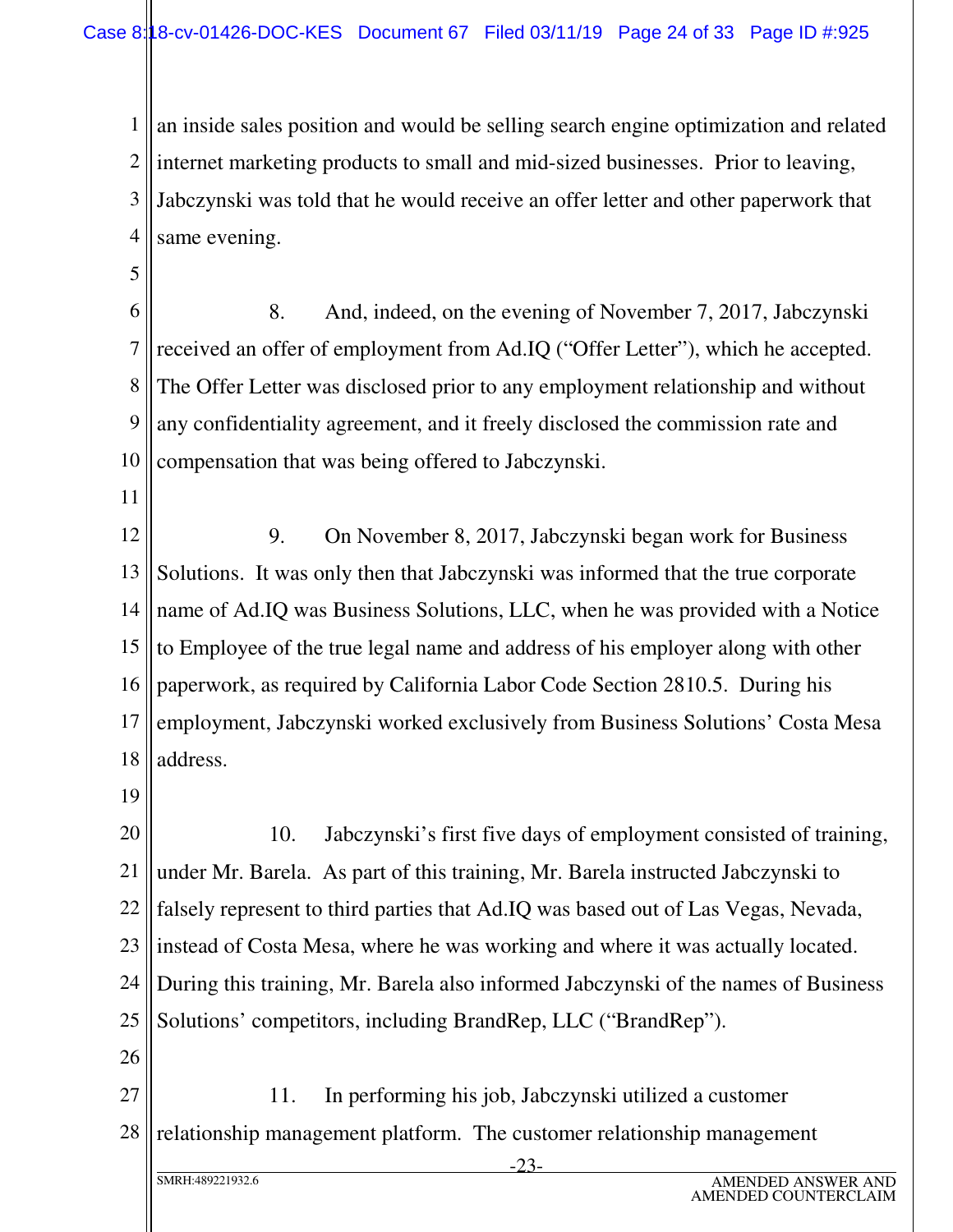1 2 3 platform provided Jabczynski with names of companies, from among the millions of small and mid-sized business in North America, that he should contact to offer Business Solutions' services ("Leads").

4

5 6 7 8 9 10 11 12 13 12. During the entirety of Jabczynski's employment, Jabczynski did not know that Business Solutions was utilizing an improper, illegal and illicit copy and/or version of a customer relationship management software program ("CRM Software") that rightfully was owned, to the exclusion of all others, by BrandRep. During the entirety of Jabczynski's employment, Jabczynski also did not know that, not only was Business Solutions improperly, illegally and illicitly using a version of BrandRep's CRM Software, but that, he is informed and believes, many of its Leads apparently were obtained through its use of "bots" that were surreptitiously and illegally placed within BrandRep's version of the CRM Software.

14

15 16 17 18 19 20 21 22 23 24 25 26 27 28 13. After he had been working at Business Solutions for a month or two, in or around December 2017 or January 2018, Jabczynski became aware that some of the veteran sales employees of Business Solutions, including Bibhor "Bob" Upreti and Josh Montelongo, were able to switch between the customer relationship management platform for Ad.IQ and a customer relationship management platform for BeRanked, to which Jabczynski did not have access. Jabczynski knew from his prior job searches, that BeRanked had been in the same industry as Ad.IQ, and upon inquiring as to why they were able to switch back and forth between the two different customer relationship management platforms, Mr. Upreti and Mr. Montelongo informed Jabczynski that Business Solutions changed its dba from BeRanked to Ad.IQ as a result of a lawsuit, but that they had access to look up leads that they had followed-up on when Business Solutions was still operating as BeRanked. Shortly after speaking with Mr. Upreti and Mr. Montelongo, Mr. Nordin instructed Jabczynski not to post such information on social media or otherwise,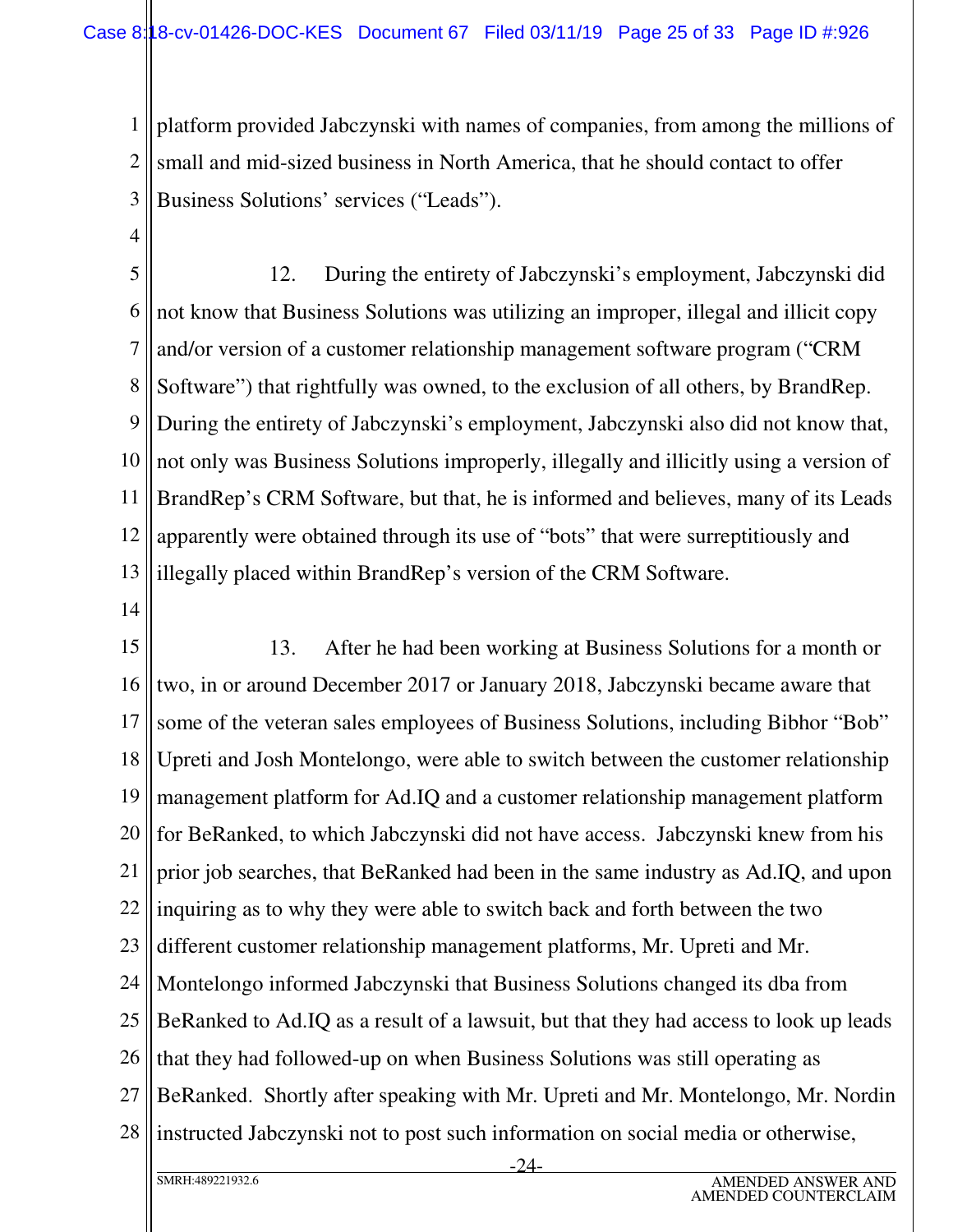1 2 including a specific directive not to change his employer information on social media profiles.

4 5 6 7 8 14. In February 2018, a man who identified himself as Ron Gomez, but who Jabczynski was later made aware was named Ronald Ruskey, instructed Jabczynski, and the entire sales floor that unnamed "outside forces" were trying to take down Business Solutions, but that they were not at fault and Business Solutions would not be sued.

9

3

10 11 12 13 14 15 16 17 18 19 15. Thereafter, in February or March 2018, Mr. Nordin instructed Jabczynski, and the entire the sales floor, that each time he closed a sale to a customer who has previously been contacted by BrandRep, or anytime anyone contacted him regarding BrandRep or mentioned BrandRep, he was to send an email to a specific email address at Ad.IQ with the customer's information. This inperson speech was followed up with an email blast to the sales team reiterating that anything related to BrandRep needed to be sent to Ms. Deirdre Mammano, the Chief Executive Officer of Business Solutions. Jabczynski was never told to send such an email for any other customers or competitors and was never told why such an email needed to be sent.

20

21 22 23 24 25 26 16. Finally, in May or June 2018, Mr. Nordin and Ms. Mammano instructed Jabczynski, and the entire sales floor, to conceal the fact that Business Solutions dba Ad.IQ was in the business of selling search engine optimization, and instead to lie to third parties by saying that Ad.IQ was solely in the business of "Social Media Marketing." It was around this time that Mr. Jabczynski began seeking employment elsewhere.

27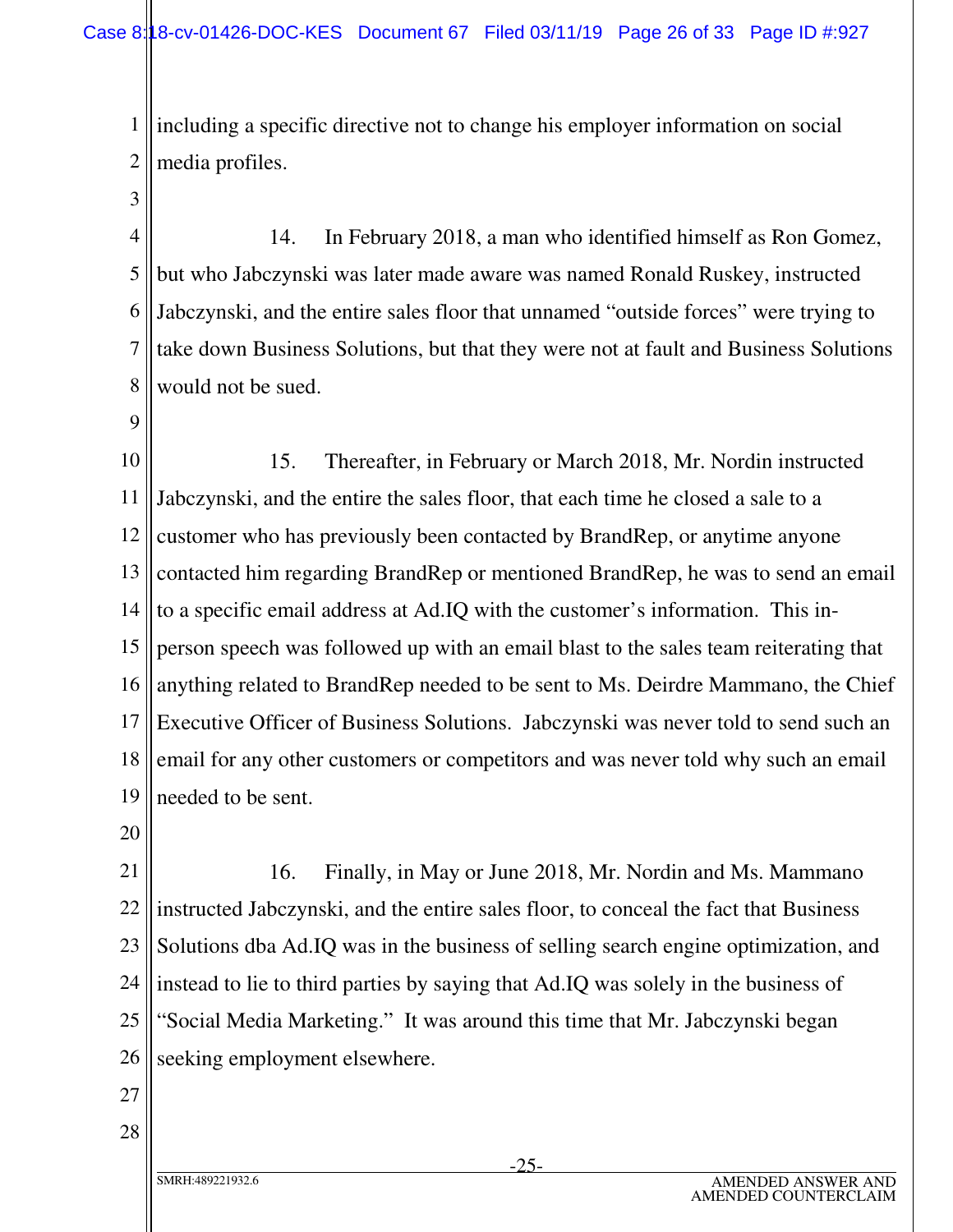1 2 3 4 5 6 7 8 9 10 11 12 13 14 15 16 17 18 19 20 17. As detailed above, Jabczynski became aware of Business Solutions' fraudulent business practices, all of which were concealed from him when he executed the Alleged Agreements, slowly over his tenure at Business Solutions. But, Jabczynski did not become aware of the full extent of Business Solutions fraudulent business practices until after he had ceased his employment at Business Solutions, and had begun his new job with Defendant Americor Funding, Inc. ("Americor"). Specifically, when, after he had begun work at Americor, Defendant Banir Ganatra showed him BrandRep's customer relationship management platform and explained that Mr. Chad Ruskey and he had sold the rights to the CRM Software to the new owners of BrandRep. In response, Mr. Jabczynski agreed to submit an affidavit in support of BrandRep's lawsuit in the Delaware Court of Chancery, acknowledging Business Solutions' use of a nearly identical customer relationship management platform, detailing his knowledge of Business Solutions' other fraudulent business practices and explaining his experience working within Business Solutions' culture of deceit. 18. If Jabczynski had been aware of Business Solutions' fraudulent business practices and culture of deceit, as detailed in Paragraphs 10 through 16, at the time that he executed the Alleged Agreements he would not have executed the Alleged Agreements and thereby purportedly obligated himself to conceal said

21 22 fraudulent business practices and refrain from exposing said fraudulent business practices to the public, the Delaware Court of Chancery or in any other litigation.

## **FIRST CAUSE OF ACTION (Fraud—Concealment)**

27 28 19. Jabczynski incorporates by this reference the allegations contained in paragraphs 1 through 18, inclusive, as though set forth in full.

23

24

25

26

-26-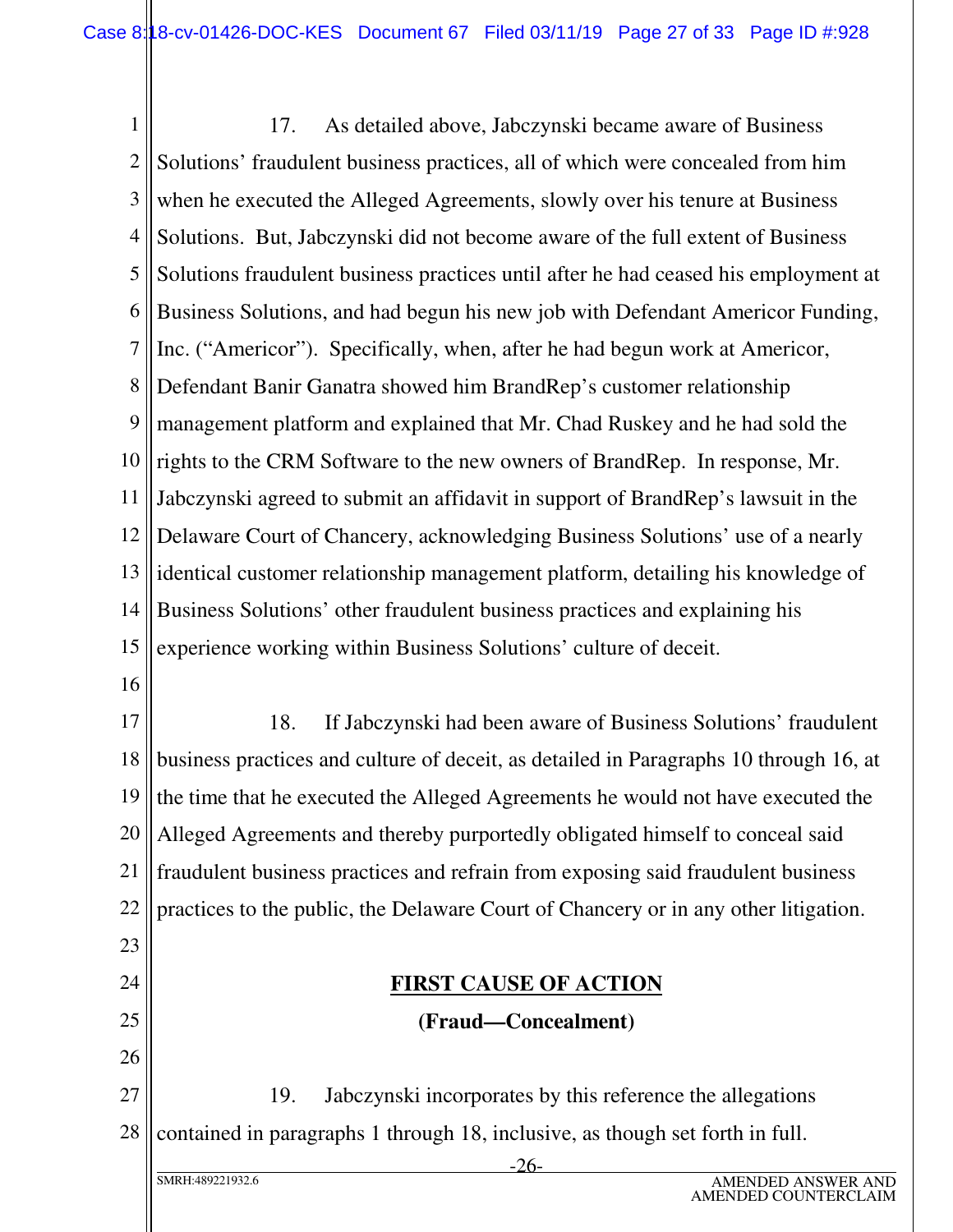-27- 1 2 3 4 5 6 7 8 9 10 11 12 13 14 15 16 17 18 19 20 21 22 23 24 25 26 27 28 20. During Jabczynski's interview process, which occurred both telephonically and in-person in the first week of November 2017, and in the Offer Letter, Business Solutions freely disclosed, without any confidentiality agreement, various details regarding the position Jabczynski was being offered and the job he would be asked to perform should he accept it, including, without limitation, the position he would hold, the type of work Business Solutions was engaged in, and the amount of his proposed compensation and commission rate. However, Business Solutions intentionally failed to disclose the below material adverse facts, among other things, which were at that time known only to Business Solutions: a) that Business Solutions was improperly and illegally utilizing a copy and/or version of BrandRep's CRM Software and/or Data to run its business; b) that Business Solutions was improperly and illegally diverting customers from BrandRep through the use of "bots" placed within BrandRep's version of its CRM Software; c) that Business Solutions wanted him to lie to customers by saying that Business Solutions was based in Las Vegas, Nevada when, in fact, it was based out of Costa Mesa where he worked; d) that Business Solutions wanted him to conceal the fact that Business Solutions changed its dba from BeRanked to Ad.IQ, and to not post such information on social media or otherwise, including the specific directive not to change his employer information on social media profiles;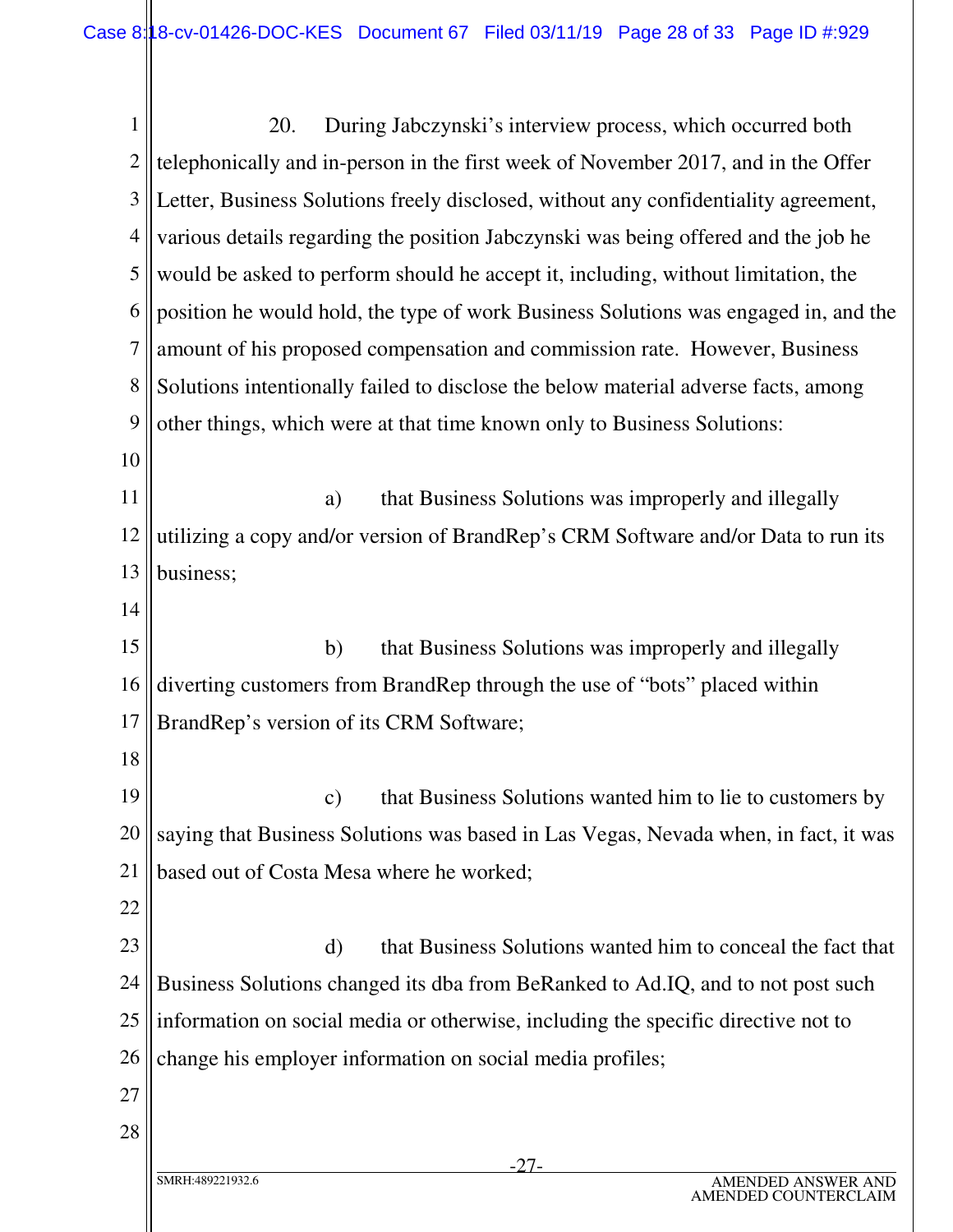| 1              | that Business Solutions wanted him to conceal the fact that<br>e)                        |  |
|----------------|------------------------------------------------------------------------------------------|--|
| $\overline{2}$ | Business Solutions dba Ad.IQ was in the business of selling search engine                |  |
| 3              | optimization but, rather, to lie to third parties by saying that Ad.IQ was in the        |  |
| $\overline{4}$ | business of "Social Media Marketing"; and                                                |  |
| 5              |                                                                                          |  |
| 6              | f)<br>that Business Solutions had a culture of deceit.                                   |  |
| 7              |                                                                                          |  |
| 8              | 21.<br>Jabczynski did not know any of the facts set forth above at the                   |  |
| 9              | time he executed the Alleged Agreements, and he could not have otherwise                 |  |
| 10             | discovered them.                                                                         |  |
| 11             |                                                                                          |  |
| 12             | Business Solutions intended to deceive Jabczynski by failing to<br>22.                   |  |
| 13             | disclose and concealing the facts set forth above.                                       |  |
| 14             |                                                                                          |  |
| 15             | If Business Solutions had disclosed the facts set forth above,<br>23.                    |  |
| 16             | Jabczynski would not have executed the Alleged Agreements and thereby                    |  |
| 17             | purportedly obligated himself to conceal said fraudulent business practices and          |  |
| 18             | refrain from exposing said fraudulent business practices to the public, the Delaware     |  |
| 19             | Court of Chancery or in any other litigation.                                            |  |
| 20             |                                                                                          |  |
| 21             | Jabczynski has suffered economic damages as a result of<br>24.                           |  |
| 22             | Business Solutions' fraud, in an amount to be proven at trial. Jabczysnki has also       |  |
| 23             | suffered emotional distress because he reasonably relied on Business Solutions'          |  |
| 24             | failure to disclose the true nature of its business and its deceitful practices, and was |  |
| 25             | instead improperly induced into working for a dishonest company and then sued for        |  |
| 26             | exposing Business Solutions' fraudulent business practices, as alleged above.            |  |
| 27             | Further, the Alleged Agreements should be rescinded due to Business Solutions'           |  |
| 28             | fraudulent conduct.                                                                      |  |
|                |                                                                                          |  |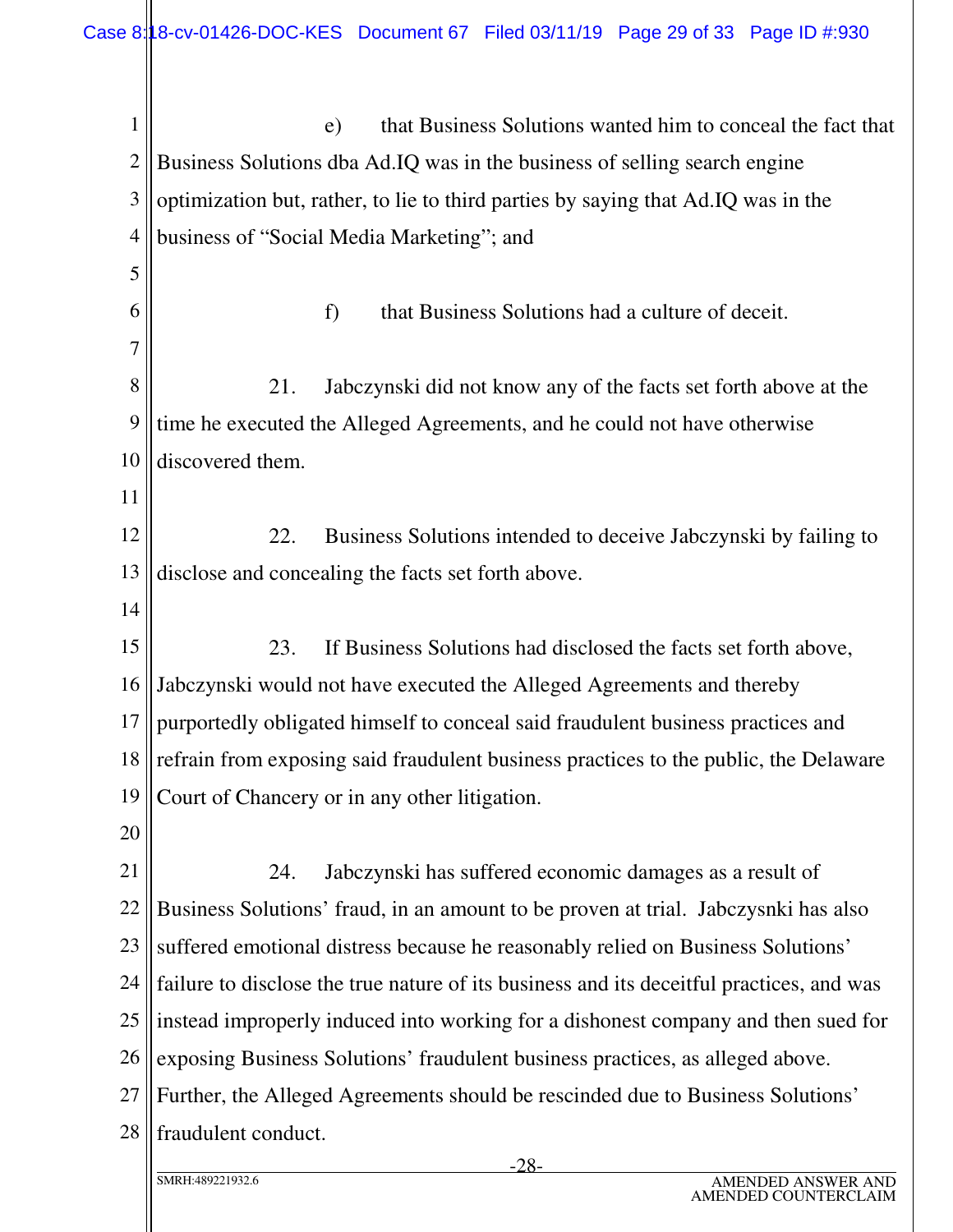-29- SMRH:489221932.6 AMENDED ANSWER AND AMENDED COUNTERCLAIM 1 2 3 4 5 6 7 8 9 10 11 12 13 14 15 16 17 18 19 20 21 22 23 24 25 26 27 28 25. Business Solutions' concealment was a substantial factor in causing Jabczynski's damages. Jabczynski has suffered damages as a result of Business Solutions' conduct. 26. Business Solutions conduct was intentional and undertaken with malice, fraud and oppression. As a result, Jabczynski is entitled to an award of exemplary and punitive damages according to proof at trial. **SECOND CAUSE OF ACTION (Declaratory Relief—28 U.S.C. Section 2201)** 27. Jabczynski incorporates by this reference the allegations contained in paragraphs 1 through 26, inclusive, as though set forth in full. 28. An actual controversy has arisen and now exists between Jabczynski, on the one hand, and Business Solutions, on the other hand, concerning their respective rights and duties relating to the Alleged Agreements. Jabczynski, by way of this Counterclaim, unilaterally rescinds those Alleged Agreements as having been procured by fraud, illegal and contrary to public policy. 29. Business Solutions denies that the Alleged Agreements were procured through fraud, are illegal or are contrary to public policy, and, thus, that they are properly rescinded by Jabczynski. 30. The Alleged Agreements were procured by fraud as alleged in detail above. Moreover, the Alleged Agreements are illegal pursuant to California Civil Code Sections 1608 and 1667 in that by operating to forbid Jabczynski from disclosing Business Solutions' fraudulent business practices they are contrary to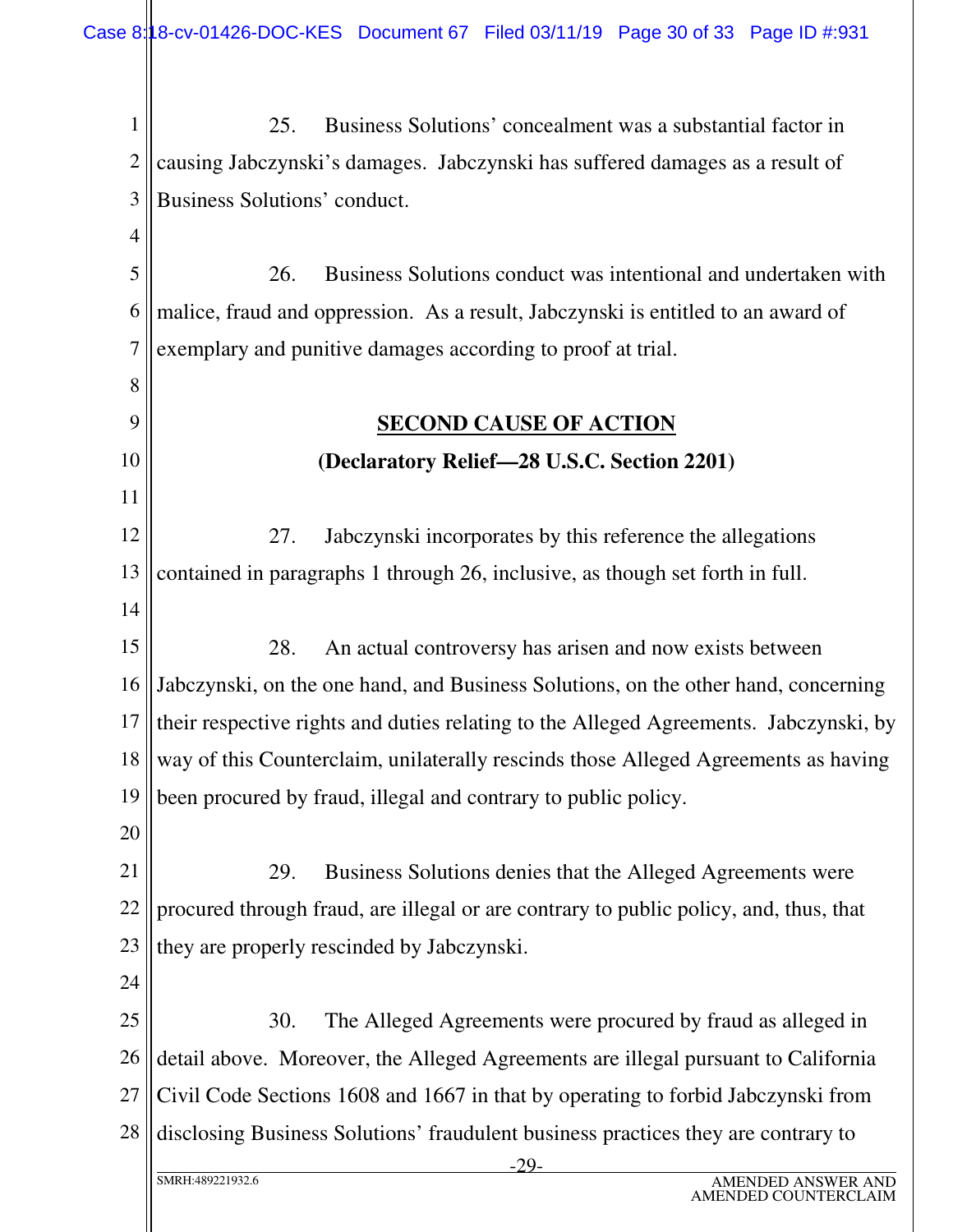1 2 3 4 5 6 7 8 9 10 11 12 13 14 15 16 17 18 19 20 21 22 23 24 good morals and impinge the public welfare. Business Solutions' attempt to use the Alleged Agreements' to silence a witness to Business Solutions' improper and fraudulent conduct violates Jabczynski's First Amendment rights and thus is also contrary to public policy. 31. A determination of the enforceability of the alleged agreements is necessary and proper at this time to avoid further prejudice to Jabczynski. 32. Jabczynski desires a judicial determination as to the enforceability of the Alleged Agreements against him, and specifically requests that this Court declare the Alleged Agreements are rescinded and void ab initio. **PRAYER FOR RELIEF** WHEREFORE, Counter-claimant Jabczynski prays that judgment be entered in this action against Counter-defendant Business Solutions as follows: (1) for special and general damages according to proof; (2) for compensatory damages against Counter-defendant Business Solutions to be proven at trial; (3) for punitive damages;

25 26 27 (4) for a declaration that the various agreements Counter-defendant Business Solutions alleges Counter-plaintiff Jabczynski and it entered into in the Complaint (the Alleged Agreements) are void ab initio as a result of Counter-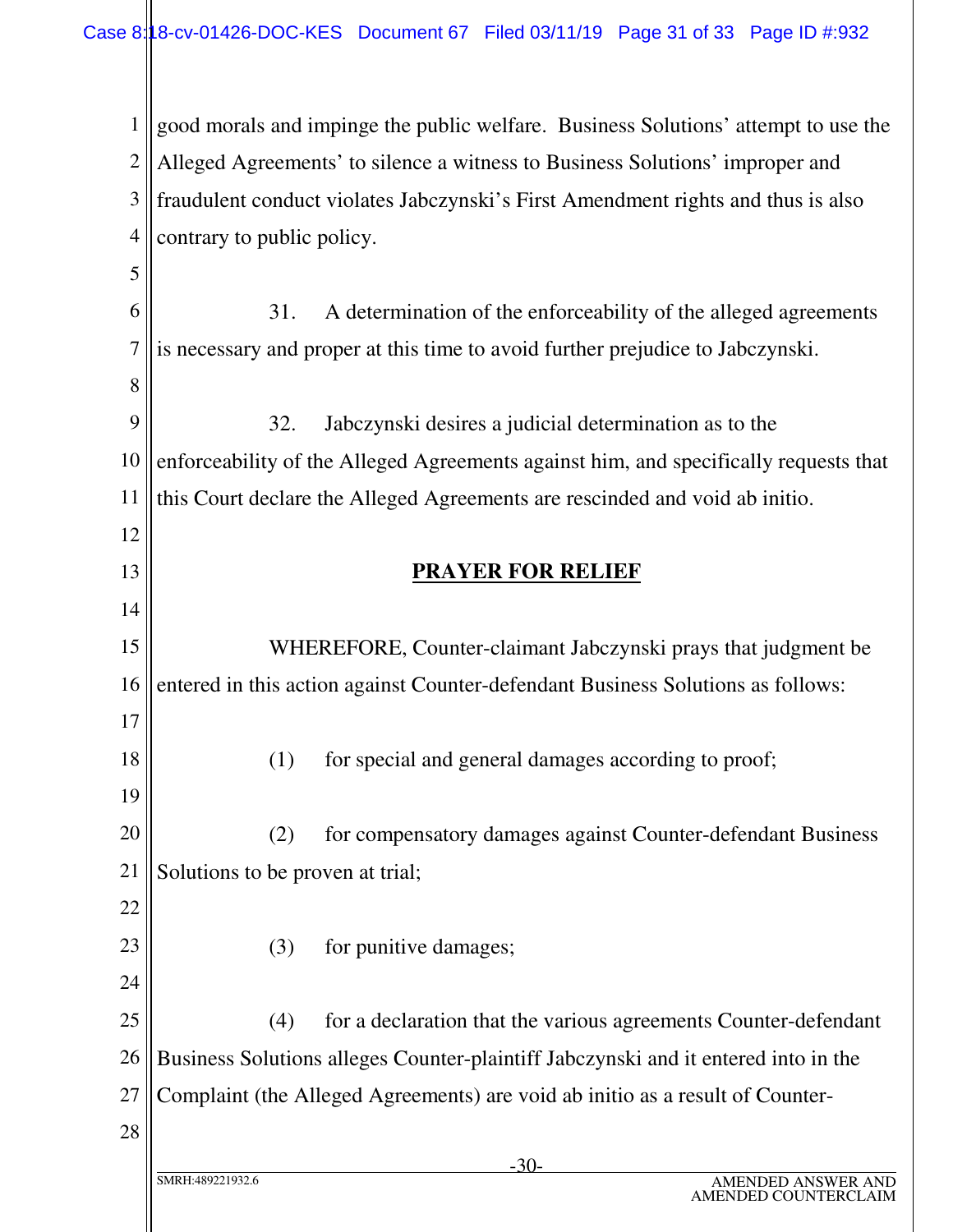-31- SMRH:489221932.6 AMENDED ANSWER AND AMENDED COUNTERCLAIM 1 2 3 4 5 6 7 8 9 10 11 12 13 14 15 16 17 18 19 20 21 22 23 24 25 26 27 28 defendant Business Solutions' fraud, as well as because they are illegal and contrary to public policy; (5) for enforcement of Jabczynski's rescission of the Alleged Agreements and his consequential damages related thereto; (6) for reimbursement of all expenses and costs of suit, including reasonable attorneys' fees and costs, court costs, and prejudgment interest, against Counter-defendant Business Solutions; and (7) for all other relief this Court deems to be fair, just, reasonable and appropriate. Dated: March 11, 2019 SHEPPARD, MULLIN, RICHTER & HAMPTON LLP By *s/ James M. Burgess* JAMES M. BURGESS Attorneys for Defendants BANIR GANATRA, ALLAN JABCZYNSKI and AMERICOR FUNDING, INC. and Counter-Claimant ALLAN JABCZYNSKI